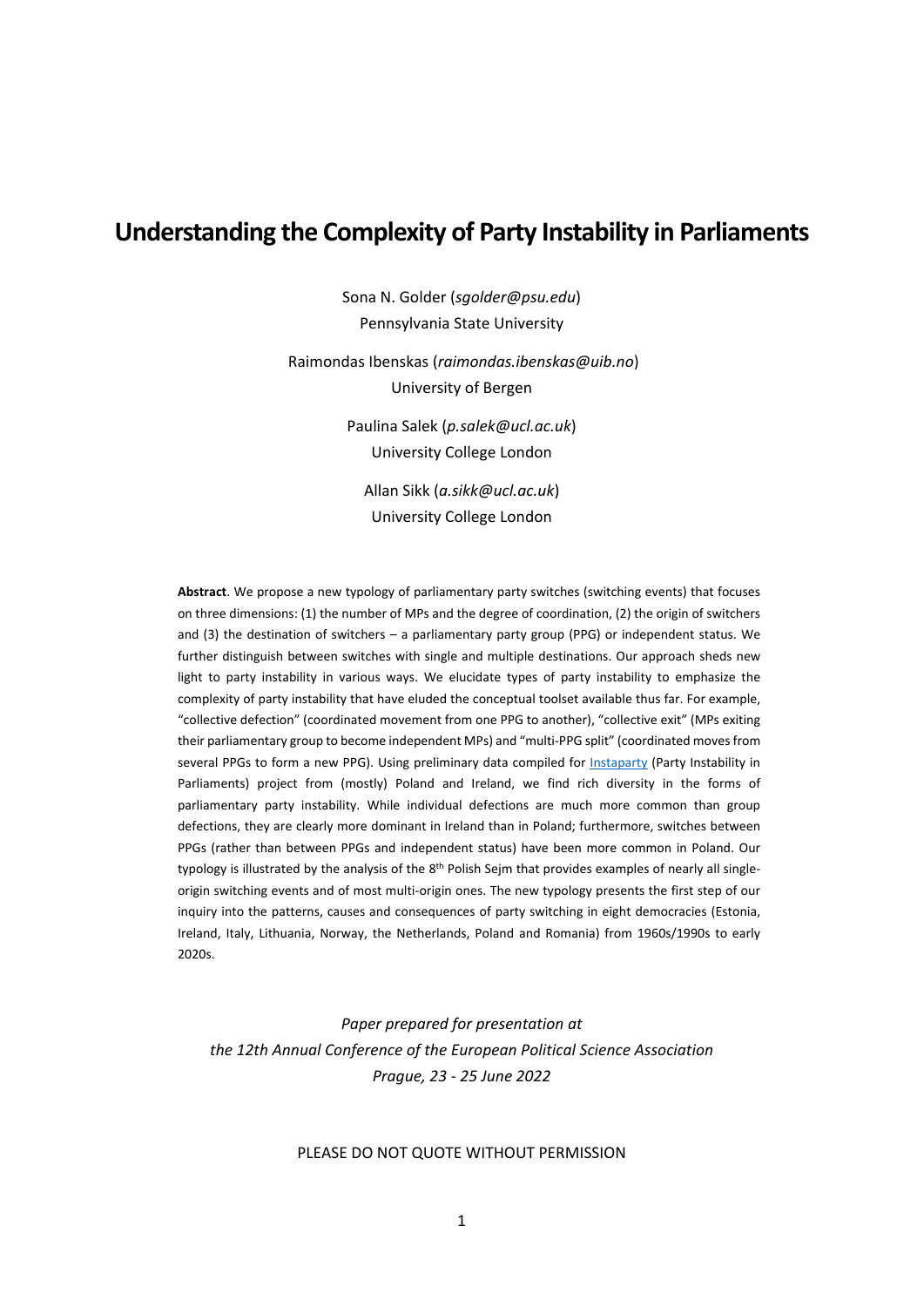## **1 Introduction**

Party instability in its various forms is on the rise in democracies new and old. Often associated with the emergence of new parties, party instability also involves, among other forms, changes in politicians' party affiliation, group defections of legislators, and party splits and mergers. Instability has been rife in third wave democracies – 30% of parties in Central and Eastern Europe in 1990-2015 experienced at least one split (Ibenskas and Sikk 2017). In the Polish parliament's lower chamber, on average 68 party switches occurred annually between 1991 and 2007 (McMenamin and Gwiazda 2011). As Italy since the 1990s demonstrates, established democracies are not immune to persistent instability either, especially in times of crisis. Indeed, party instability has increased in the hitherto more stable West European democracies as well.<sup>1</sup> As Mershon and Shvetsova (2013: 14) note, change in parties' inter‐election legislative strength resulting from legislative party switching often exceeds variations in party strength due to elections.

Party instability matters because it can lead to important changes in electoral and government formation outcomes, as well as having profound consequences on public policy (Rasmussen and Knutsen 2019). It can also disrupt long‐standing cleavage structures. This possibility was emphasised by Lipset and Rokkan (1967:26), who argued that "cleavages do not translate themselves into party oppositions as a matter of course…there is the weighing of pay‐offs of alliances against losses through split-offs". Moreover, highly unstable parties hinder the formation of stable partisan identities (Lupu and Stokes 2010), impede policy representation by confusing voters about parties' policy positions (Marinova 2016) and allow politicians to avoid electoral accountability by changing party affiliation (Mershon 2014: 419). That said, where elites' commitment to democracy and the rule of law is nebulous, party instability can hinder the accumulation of political power in the hands of dominant parties, thus lessening the chances of democratic backsliding. Some party instability may also improve voter representation by providing voters with new ideological alternatives or clarifying the political landscape.

The project "Party Instability in Parliaments" (INSTAPARTY; instapartyproject.com), with which the authors of this paper are all affiliated, examines parliamentary party instability in eight European democracies (Estonia, Ireland, Italy, Lithuania, Netherlands, Norway, Poland and Romania). The project has three overarching objectives: to map out diverse forms of instability, to explain why instability occurs, and to understand whether and how instability affects voter support for parties. As the first step, we are creating a dataset with detailed information about each instance of party switching in the eight countries. We argue that to understand patterns, causes and consequences of party instability, we need to build upon literature operating at different levels of analysis: that of the

 $1$  For example, a major split in the Finns Party in 2017 led to the re-organization of government in Finland; the defection of left-wing Social Democrats in 2005 boosted the popularity of a far-left party in Germany, restricting credible government options and pushing the Christian Democrats and Social Democrats into an uneasy grand coalition; the split of the left‐wing Syriza party in 2012 prevented it from winning an election, ensuring the compliance of Greece with EU/IMF bailout conditions; the defection of Geert Wilders from the mainstream liberal party in 2004 consolidated the Dutch populist radical right; and the Emmanuel Macron-led breakaway of centrist elites from the main parties uprooted the French party system, transforming the existing cleavage structure.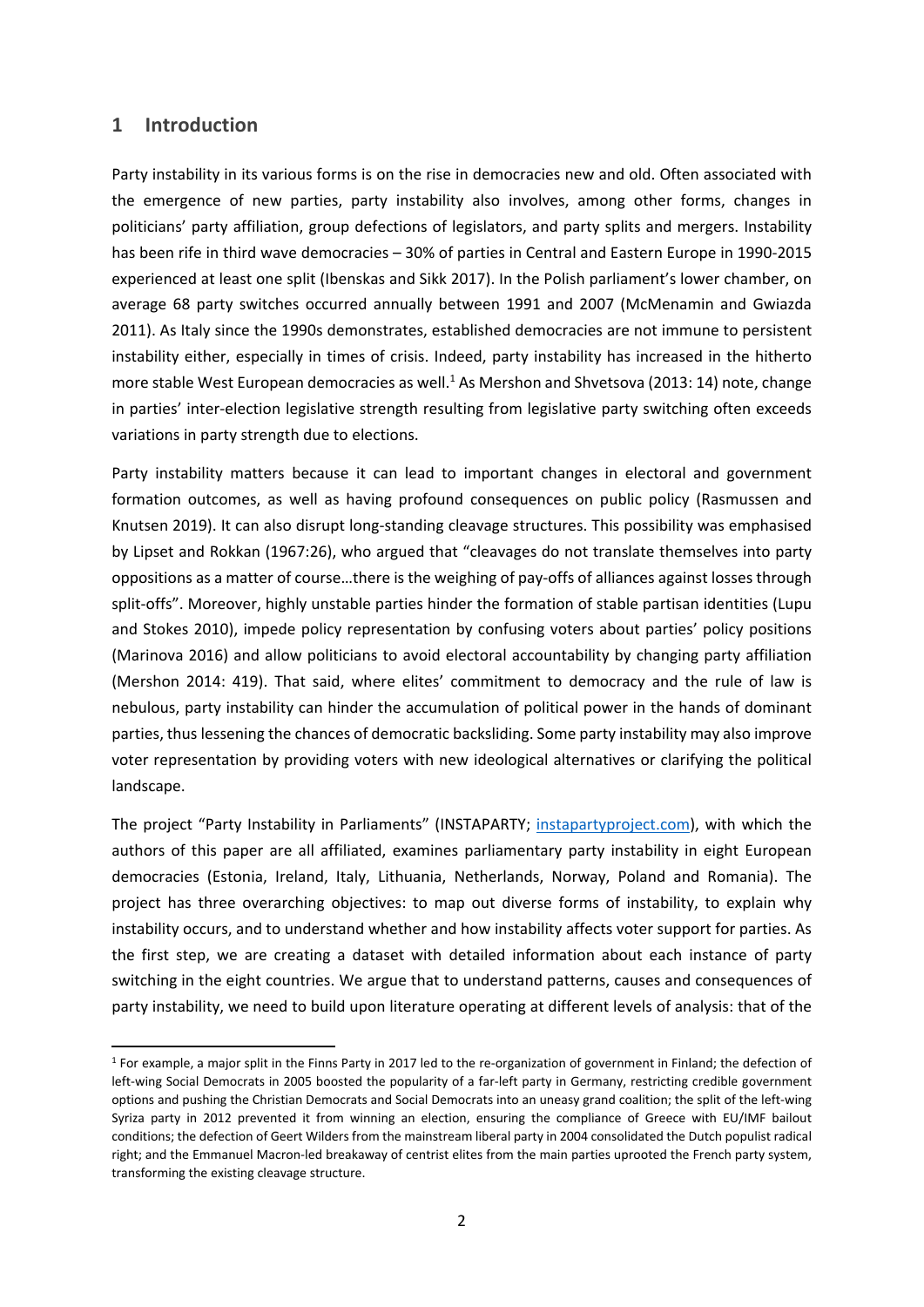individual politician, parliamentary party groups (PPG), political parties, and party systems. In this paper, we combine insights from corresponding streams of literature and first insights from our empirical work by proposing a new typology *of party instability in parliaments* defined as changes in the size and/or identity of parliamentary party groups resulting from MPs changing their PPG affiliations between elections. Moving beyond the focus on a single level of analysis, our typology incorporates changes in PPG affiliation by individual legislators, groups of legislators acting in a coordinated manner, and (nearly) whole PPGs.

We aim to provide a conceptual contribution on two fronts. First, by focusing on instability in *parliaments,* we primarily contribute to the research on legislative party switching. With some important exceptions, this body of work tends to conceptualise switching as the move of an *individual legislator* between two existing PPGs. We argue that switching can be a manifestation of very different types of party instability in parliaments. At the most basic level, pooling together in a quantitative analysis diverse switching events – for example, an individual MP losing the whip and half of a PPG setting up a new political organisation – constitutes a prototypical case of apples and oranges.

Second, our typology is also useful for scholars who study the development of party systems or party organizations. Our conceptual framework incorporates types of instability (such as splits, mergers, dissolution and relabelling) that have been conceptualised in this body of work. However, by also considering the level of individual politicians and groups of politicians, our typology proposes types of instability that have not been considered by this line of research. These include politicians switching between parties, either individually (individual defection) or in coordinated moves (collective defection), exiting parties to become independents (individual or collective exit) or independents entering parties (individual or collective entry).

We proceed by first reviewing the main tenets in current approaches to party instability. We then outline our typology and provide examples and preliminary analysis concerning the prevalence of the different kinds of switching events in Ireland and Poland (the  $8<sup>th</sup>$  Sejm). We demonstrate that parliamentary party instability comesin a rich variety of forms, with countries experiencing more party system stability in general (newer democracies such as Poland, but also Italy that is not extensively covered in this paper) also offering greater variation in terms of the forms of switches. We conclude with some directions for future research.

## **2 Current Approaches to Studying Instability**

Several distinct research fields have examined party instability. By far the largest research literature has examined new political parties in advanced industrial democracies, particularly the leftlibertarians, greens, and far right. Such parties tend to be "genuinely new" (Sikk 2005) in the sense that their elites lack connections with previously existing parties. Careful analyses have connected the emergence and electoral success of new parties with the on-going change in voter preferences since the 1960s (e.g., Kriesi et al 2008). Another prominent approach in analysing party system dynamics focuses on party system institutionalisation using measures such as aggregate electoral volatility and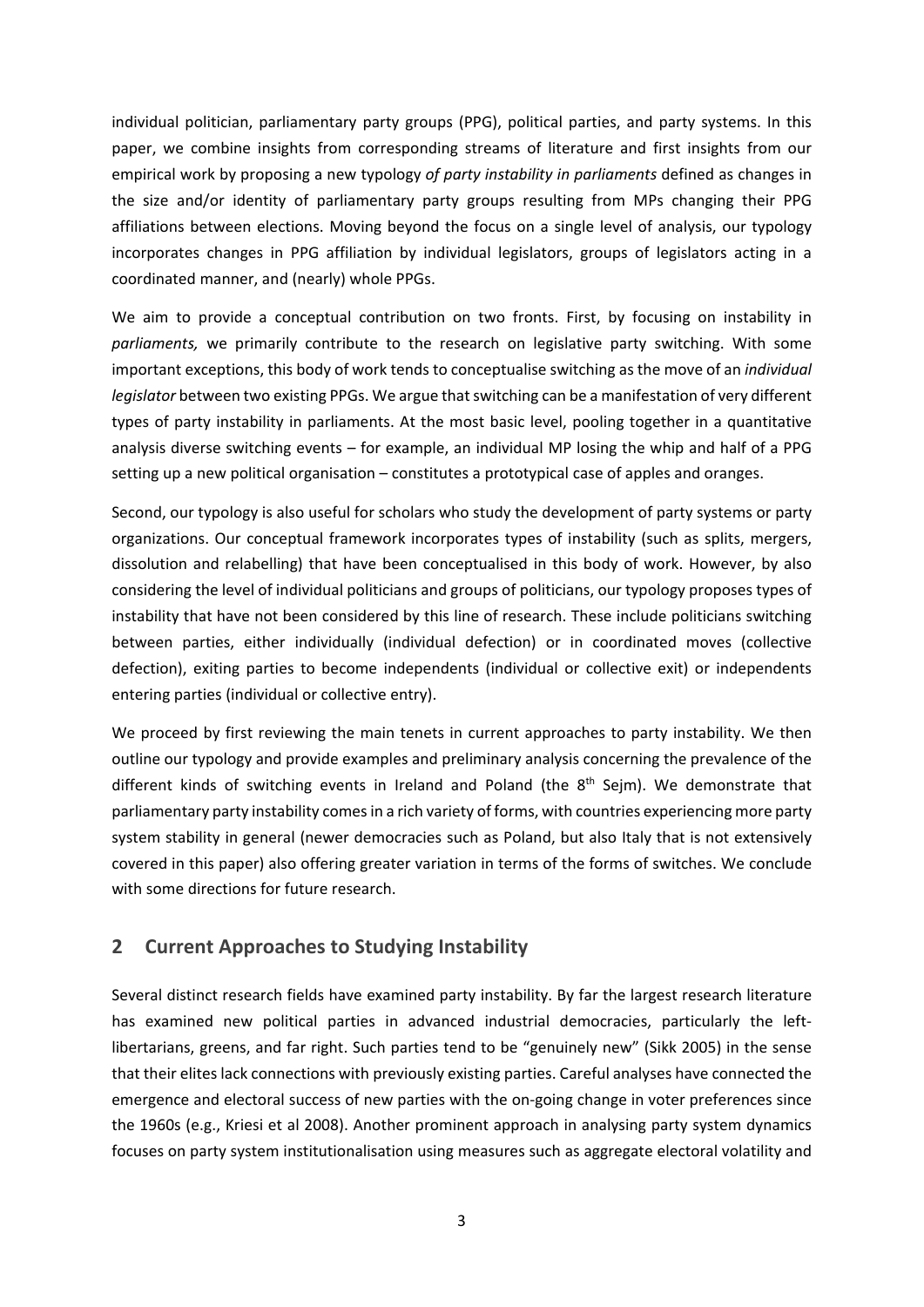electoral success of new parties (e.g., Birch 2003; Sikk 2006; Haughton and Deegan‐Krause 2015; Mainwaring 2017).

While providing very valuable contributions to understanding instability, these approaches also have some shortcomings. The emergence of genuinely new parties, while important, is only one form of party instability; the study of political parties in newer European democracies has pointed out the distinction between new parties and mere continuations – between parties formed outside of the parliament and "rooted newcomers" (Bolleyer & Bytzek 2013). This warrants closer attention to the dynamics of party systems in parliaments – how do different kinds of switches, party group splits and mergers and dissolutions contribute to the changes in party competition and the electoral menu available for voters? This includes the question of how intra‐parliamentary dynamics contribute to party exit or "death" (Bolleyer, Correa & Katz 2019). One prominent approach in analysing party system dynamics is looking at electoral volatility (party vote changes from one election to the next), but this does not fully capture nuances in the dynamics between elections.

Studies focusing on *individual politicians* have mostly examined party switching of MPs in national parliaments (e.g., Mershon and Shvetsova 2013, McMenamin and Gwiazda 2011). Some scholars in this research tradition have proposed theoretical models that consider both politicians' incentives to stay or leave their parties and the incentives for parties to keep or accept switchers (e.g., Desposato 2006; McElroy 2008). Empirical analyses generally focus on the costs and benefits of switching for individual legislators in terms of votes, office and policy.

*Party‐level factors* have been the key focus for scholars who have approached the phenomenon of party instability by examining such manifestations as party dissolutions (e.g., Bolleyer, Ibenskas and Bischoff 2019), splits (e.g. Ceron 2013), mergers (Ibenskas 2016a, Bolleyer, Ibenskas & Keith 2016), or the formation of electoral alliances (e.g. Golder 2006; Ibenskas 2016b, Ibenskas & Bolleyer 2018). The importance of collective defections – that conceptually fall between splits and mergers – in Central and Eastern Europe has also been emphasized (Sikk & Köker 2017).

Despite an impressive array of studies on parliamentary party switching and party system change, a convincing explanation of causes and consequences of party instability in parliaments has not materialised forseveral reasons. Most importantly for our present purposes, the conceptual tools and empirical measures used to map out instability do not fully capture the complexity of parliamentary party instability. Most importantly, research on legislative switching overwhelmingly tends to conceptualise switching as the move of an *individual legislator* between two existing parliamentary groups. However, even a cursory examination of party switching reveals that rather than a universal rule, this could be considered a special (if widespread) case of parliamentary party system change. Aside from individual politicians hopping between parties, many instances of switching are coordinated moves by *groups or factions* of politicians, an area of study that is "ripe for investigation" (Mershon 2014: 429). Another dimension concerns the *destination* of switching: politicians can switch to an existing party, form a new party, or become independents, in some countries, formally joining a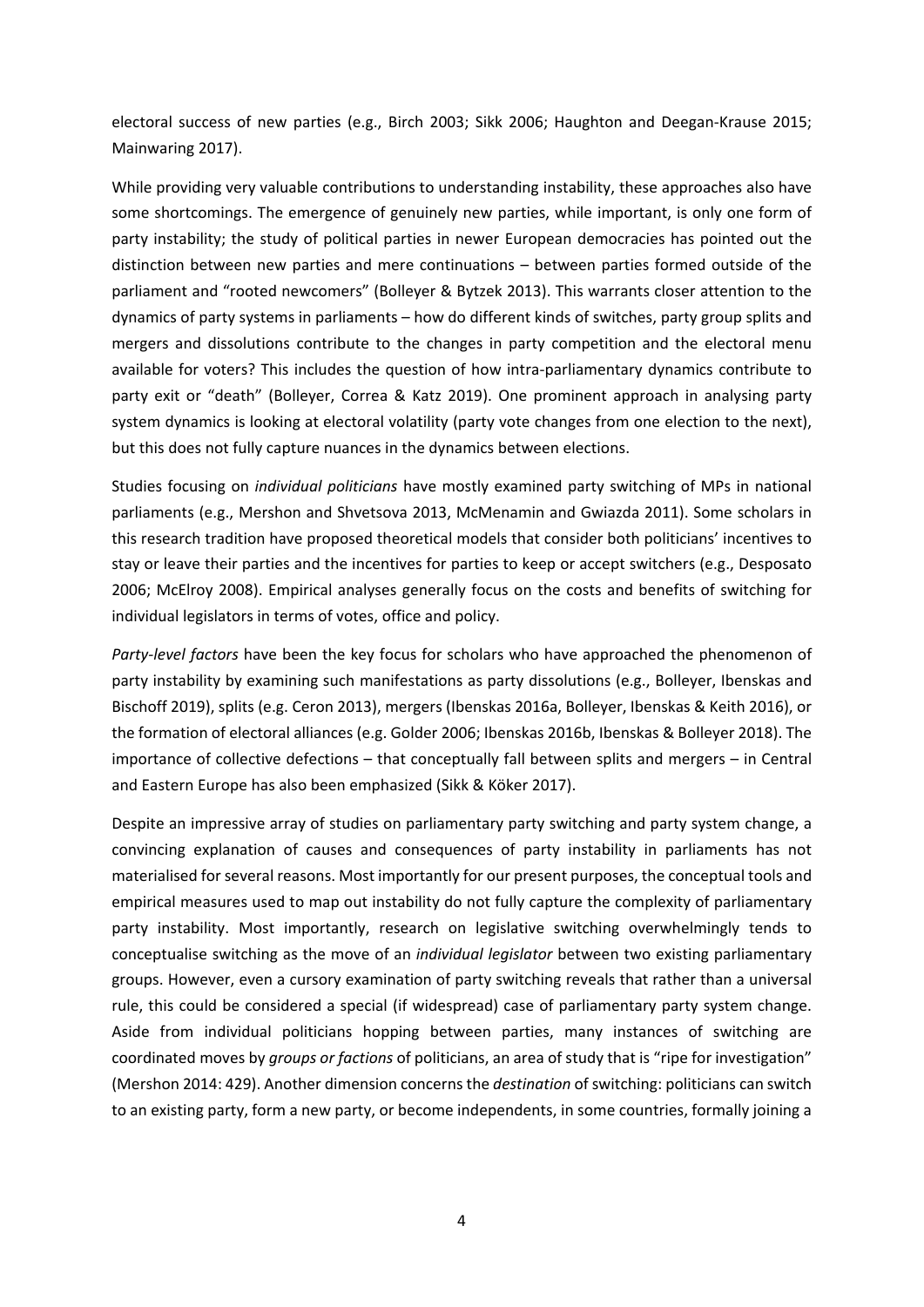so‐called "mixed group".2 Likewise, the *source* of switching may be a single or multiple "donor" party but can also involve independent MPs joining PPGs.

The literature on party switching is primarily concerned with the behaviour of individual MPs – even when the *reasons* analysed behind switches may apply for groups of MPs (e.g., Nielsen, Andersen and Pedersen 2019<sup>3</sup>). Mershon & Shvetsova (2013:135-140) briefly analyse "mass switches" of 20 MPs or more in a month, but, in our experience collective switches often occur in smaller groups.<sup>4</sup> Heller & Mershon (2009:289‐91) also emphasize the importance/potential of switching cascades, in particular, the potential that a switch increases the likelihood of further switches but comparative literature on collective switching events remains very limited.

In the few instances when scholars do differentiate between individual and collective switches, they find significant differences between the two. Kemahlıoğlu & Sayarı (2017) find that in Turkey, electoral prospects motivate the individual switches and policy factors collective switches (often stemming from existing fractional splits). Volpi, in her analysis of 14 West European parliaments, also finds that the factors explaining parliamentary party switching vary considerably for solo and collective switches (2019). Our approach builds on these findings as we consider party instability as a holistic phenomenon and aim to integrate the individual and organizational perspectives by looking at different aspects of switches. Our typology brings together the study of legislative switching and party system dynamics with the goal of explaining the determinants and consequences of various types of switching events. On the one hand, we connect coordinated switches by several MPs (rather than seeing them as isolated events) and, on the other hand, we consider party instability events beyond broad organizational changes (mergers, splits, new party formation).

# **3 Conceptualizing Party Switching: A New Typology**

In line with the methodological advice on the development of typologies (Collier et. al 2012), we start elaborating our typology by defining the over-arching concept of parliamentary party instability as changes in the size and/or identity of parliamentary party groups resulting from MPs changing their PPG affiliations between elections. Several clarifications are important here.

First, we need to clarify what a PPG is, because legislative regulations concerning parliamentary party groups vary across countries, both in terms of what comprises a PPG and why membership in a PPG matters. PPGs typically have access to benefits like funding, administrative staff, opportunities to speak on the floor, committee positions, etc. that are not available to formally independent MPs. For the purposes of our research project, we define a PPG as a recognized group in parliament that

<sup>&</sup>lt;sup>2</sup> Some independents remain politically non-affiliated while others join (extra-parliamentary) parties without joining or setting up a group in a parliament. This can happen because the numbers of party representative in a parliament fall short of the minimum requirement to set up a party group. In Estonia, MPs that leave their parliamentary group cannot join another group or set up a new one. That does not prevent them from joining another party, but they remain formally independent in the parliament.

<sup>&</sup>lt;sup>3</sup> The study by Nielsen, Andersen and Pedersen (2019) provides an interesting starting point by qualitatively coding the reasonsfor all 72 cases ofswitching by the Danish MPs between 1953–2015, but there is a clear need to collect more detailed qualitative information about switching in a broader comparative perspective.

<sup>4</sup> Especially in smaller parliaments where switches of 20 or more are near‐impossible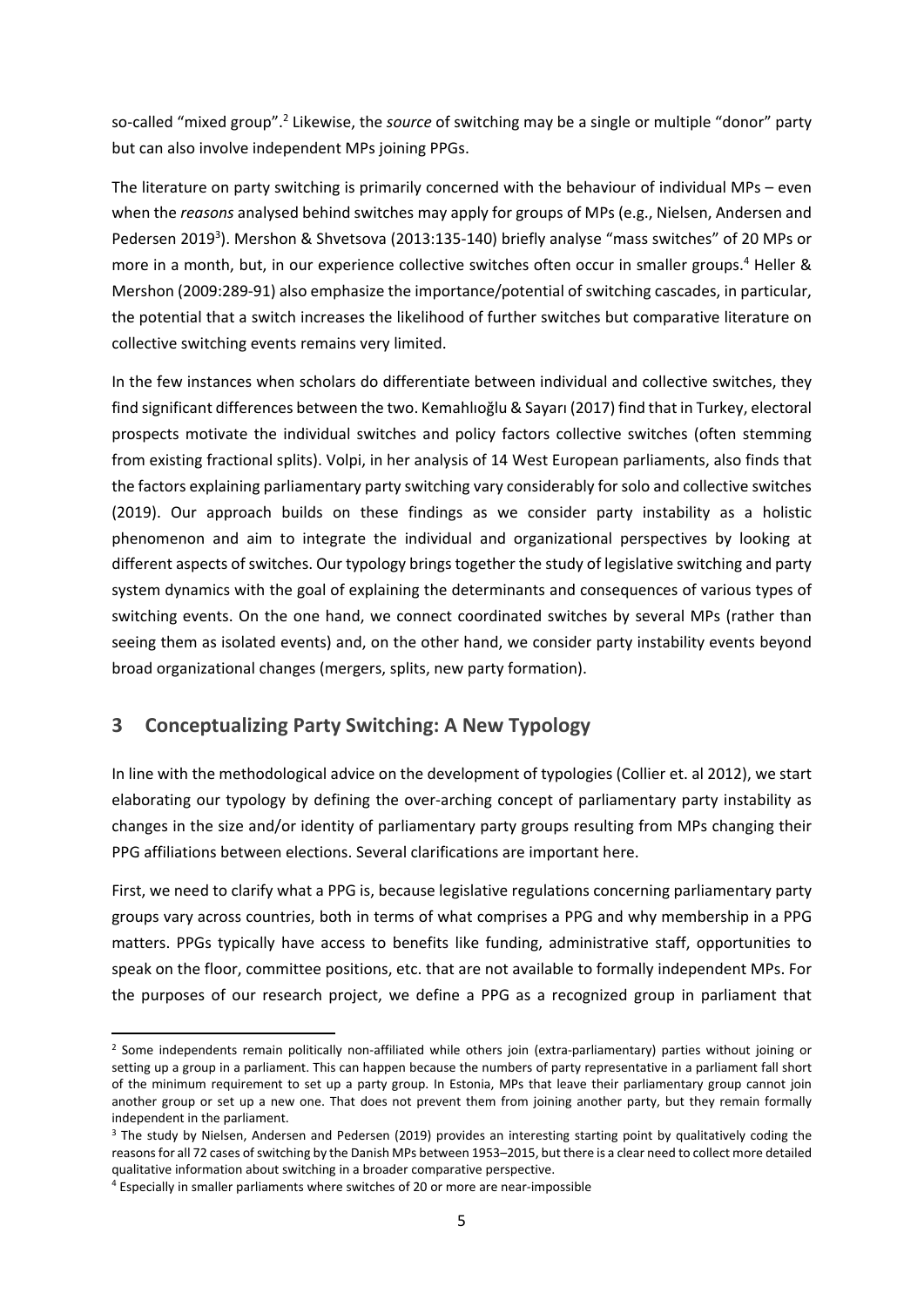receives benefits and privileges above and beyond those automatically accorded to all MPs. We do not require that the members of the group were originally elected under the same party label, and we do allow 'groups' that comprise only one member if membership in the group means that the MP receives the kinds of benefits mentioned above. In this way, our definition varies from some that can be found in the literature. Heidar and Koole (2000, 8) define a PPG as "an organised group of members of a representative body who belong to the same political party." This is similar to our definition although we allow for a single member of a party to comprise a PPG if such an MP receives legislative benefits not available for independent MPs.<sup>5</sup>

Second, our focus on parliamentary parties distinguishes us from the studies that adopt broader definitions of party instability and often examine parties with and without (national) parliamentary representation. For example, Litton (2015), Emanuele and Chiaramonte (2018) and Haughton and Deegan‐Krause (2020), among others, conceptualise party instability as (1) changes in party identity through the formation of new party organisations, splits and mergers of existing parties, and changes in party labels, and (2) changes in party attributes, such as party candidates, members and organizational branches, that capture other party "faces" (Katz and Mair 1995) than the "party in public office" analysed here. Parliamentary party instability, as defined here, is conceptually and empirically related to these broader definitions of party instability, but it is also a distinct phenomenon on its own with important implications for government composition, voter party preferences and, more broadly, quality or even survival of democracy.

Third, our focus is on parliamentary party instability *between elections*. We certainly acknowledge though that the size and even the identity of parties almost always changes as a result of elections. Specifically, among the parties that were represented in parliament before the election, some parties increase their parliamentary strength, others lose some seats but remain represented in parliament, and yet others drop out of parliament completely. Furthermore, some parties (new or otherwise) that did not have seats prior to the election may obtain parliamentary representation. However, such election‐driven changes are not our focus here.

Fourth, changes in MPs' affiliation can often be described as legislative party switching, a term widely used in the literature (e.g., Mershon and Shvetsova 2013). As such, and we make this assumption throughout this paper, parliamentary party instability arguably occurs whenever MPs switch between parliamentary party groups. That said, we note that some changes in parliamentary party group affiliation are somewhat more difficult to describe as "switching". One example, as discussed below, is a PPG collapse, which occurs when the group size drops below the minimum threshold for group existence set by parliamentary rules.

<sup>5</sup> Our definition also allows for "technical" or "mixed" PPGs, in which members of the PPG receive the administrative benefits and privileges accorded to group members even though the members do not belong to a common political party.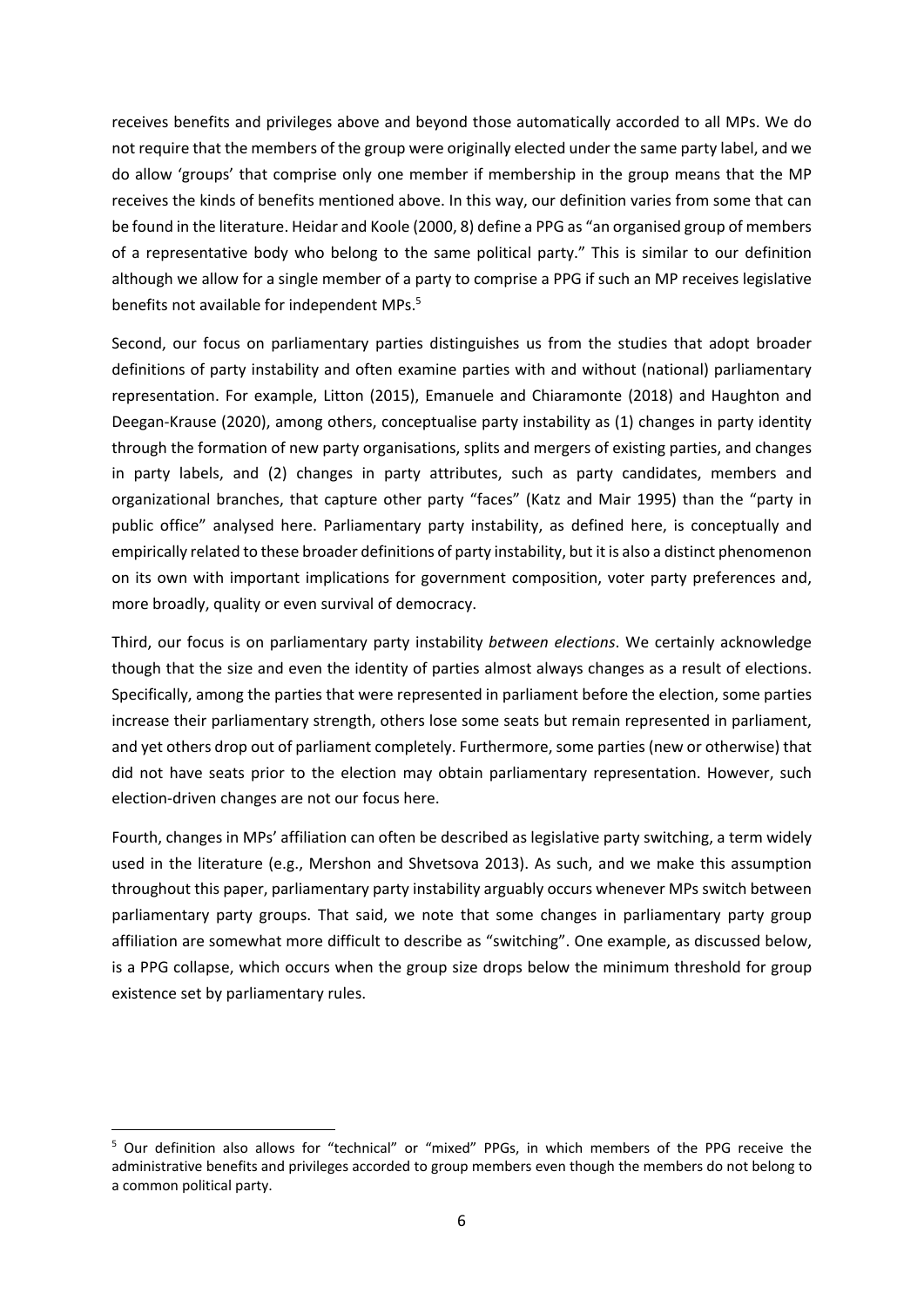We argue that three conceptual dimensions and values on these dimensions capture the heterogeneity of parliamentary party instability:

- 1. The origin of switchers:
	- a. An existing PPG.
	- b. Unaffiliated MPs.
- 2. The destination of switchers:
	- a. Existing PPG.
	- b. New PPG, i.e. with a novel label.
	- c. Unaffiliated MPs.
- 3. Number of switchers:
	- a. Individual switch by a single MP.
	- b. Coordinated switch by at least two MPs but not all MPs in the origin PPG.
	- c. Coordinated switch by all MPs in the origin PPG.

In Table 1 we map out the types of parliamentary party instability resulting from these three conceptual dimensions. The maximum number of combinations of values on three conceptual dimensions is 18 (= 2 x 3 x 3), but we identify 12 types. This is because three combinations are logically impossible since the status as independent(s) cannot be both origin and destination. Collective entry encompasses two combinations and PPG creation includes three combinations.

|                |                     | <b>Number of switchers</b>           |                                        |                       |  |
|----------------|---------------------|--------------------------------------|----------------------------------------|-----------------------|--|
| Origin         | <b>Destination</b>  | One                                  | Several but less than<br>half of a PPG | Most or all<br>of PPG |  |
|                | <b>Existing PPG</b> | Individual defection                 | Collective defection                   | Absorption            |  |
| PPG(s)         | <b>New PPG</b>      | Individual split                     | Split                                  | Relabelling           |  |
|                | Independent(s)      | Individual exit                      | Collective exit                        | PPG collapse          |  |
|                | <b>Existing PPG</b> | Individual entry<br>Collective entry |                                        |                       |  |
| Independent(s) | <b>New PPG</b>      |                                      | PPG creation                           |                       |  |

**Table 1:** Types of parliamentary party instability

Our justification for selecting these three dimensions is straightforward. The first two dimensions investigates the nature of change in legislators' PPG affiliation by answering the question "change from what to what?" While one could differentiate between PPGs in different ways (e.g., based on their ideology or government status), we consider the difference between existing PPGs, new PPGs and the unaffiliated MPs as most fundamental.

The third dimension further unpacks the heterogeneity of instability by answering the question "how much change?" As discussed above, the distinction between individual and collective or coordinated switches is increasingly recognised as crucial for understanding legislative party switching. Our conceptualisation of this idea is similar to that of Volpi (2019), who emphasizes actual coordination over a mere number of switches taking place in the same window of time (Mershon & Shvetsova 2013 and Kemahlıoğlu & Sayarı 2017 do not consider the direction of switches – using a threshold of 20 MPs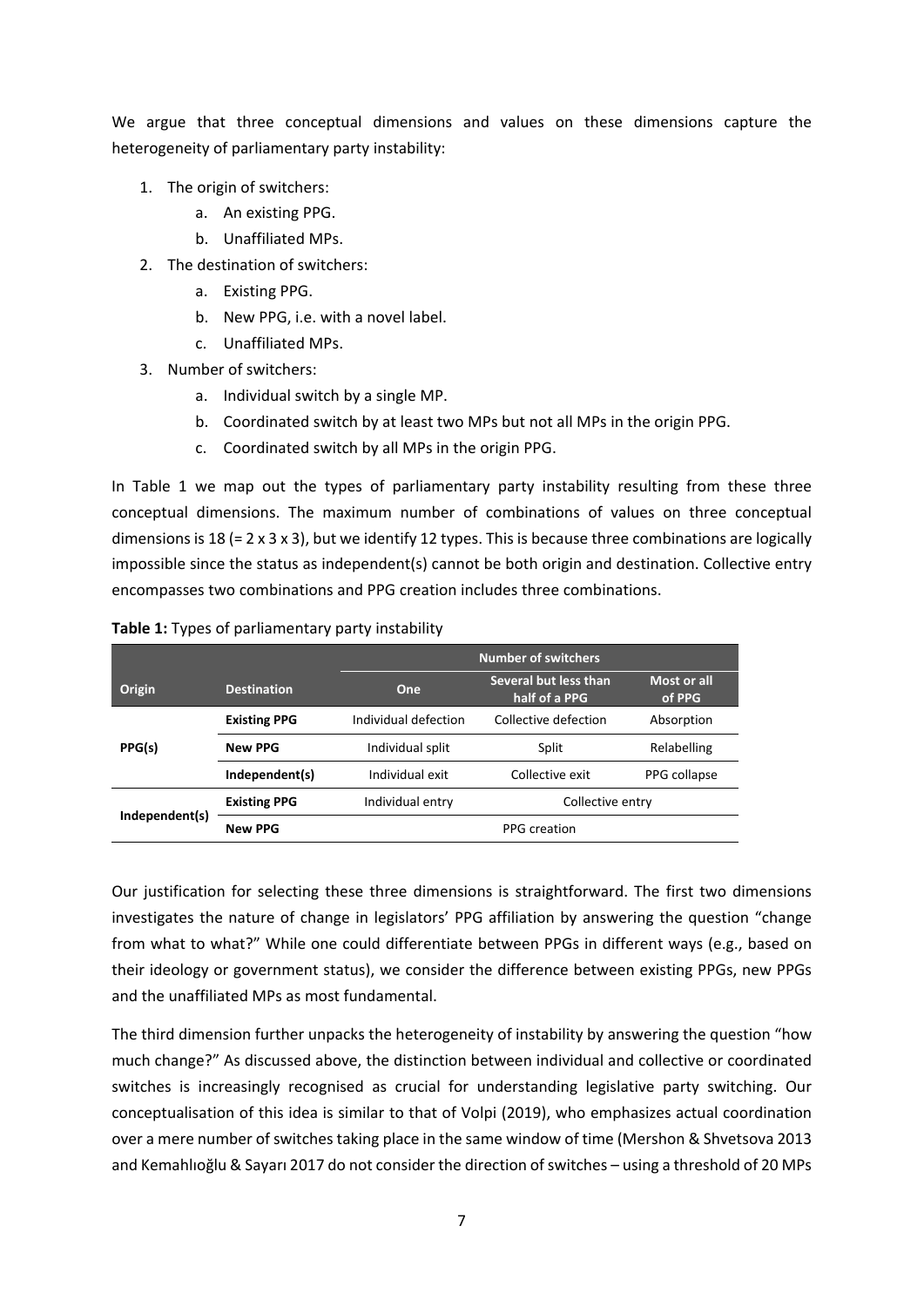and 3 MPs in a month for "mass"/ "collective" switches, respectively). We consider everything involving more than a single MP switching on the same day as (potentially) a collective switch and also allow for non-simultaneous collective switching events (discussed below). We also add a further category of all MPs switching from a PPG.

Before illustrating each type with examples in the next section, we now discuss why we expect the types ofswitching eventsin Table 1 to be different "beasts" regarding their causes and effects. Starting with typesinvolving only one switcher MP (third column in Table 1) – *individual defection* corresponds to the common conceptualisation of legislative party switching as the move of an individual legislator between two existing PPGs. Explaining individual defection thus requires the analyst to explain why the switcher wanted to switch, but also why the origin group (leadership) was not ready or able to keep the switcher and why the destination group (leadership) accepted the switcher. When the destination PPG is a new group (*individual split* and *PPG creation)* or independent status (*individual exit*)*,* the role of the destination in explaining the switch is less significant. While it is possible that the MP created a new PPG or became independent because none of the existing PPGs accepted the MP, it is also possible that the MP did not want to join any of the existing PPGs even if they would have welcomed the defector. When the switchers' origin is among the independents (*individual entry*), the origin group is not relevant for understanding the switch. Regarding the effects of these types of instability, while individual defection marginally changes the size of two existing PPGs, individual exit and entry change the size of only one existing PPG but also change the number of independent MPs; an individual split creates a new PPG while changing the size of one of the existing PPGs; and PPG creation changes the number of independent MPs and creates a new PPG.

The differences among five types of instability (*collective defection*,*split*, *collective exit*, *collective entry* and *PPG* creation) when the number of switchers is more than one but fewer than all MPs in the origin PPG (fourth column in Table 1) are similar to those just discussed (when only a single MP switches). However, distinguishing coordinated switches by groups of MPs requires the analyst to consider the interdependence between the decisions of individual MPs and the coordination between individual switchers. Our notion of collective (= coordinated) switching events goes beyond simultaneous switches but also captures switches that may be some time apart but share a motivation and where there are signs of coordination. This goes even beyond switches along the same path (e.g., from group A to independent status) as sometimes coordinated switches can involve MPs from different origins (we discuss multi-origin switching events in more detail below). We expect the effects of the coordinated switches on political parties and party systems to be more significant compared to the effects of individual MPs.

A distinct set of types of instability emerge when all or most MPs in an existing PPG switch. *Absorption* occurs when all MPs in an existing PPG switch to another existing PPG. To explain absorption, one needs to analyse the incentives of the leaderships of the absorber and absorbed PPGs. *Relabelling* is simply a change in the label of an existing PPG; to explain it, one needs to analyse the costs and benefits of relabelling for the PPG leadership. Finally, the *PPG collapse* is a distinct type of instability because of its involuntary nature. Given that incentives to continue as an existing group are likely to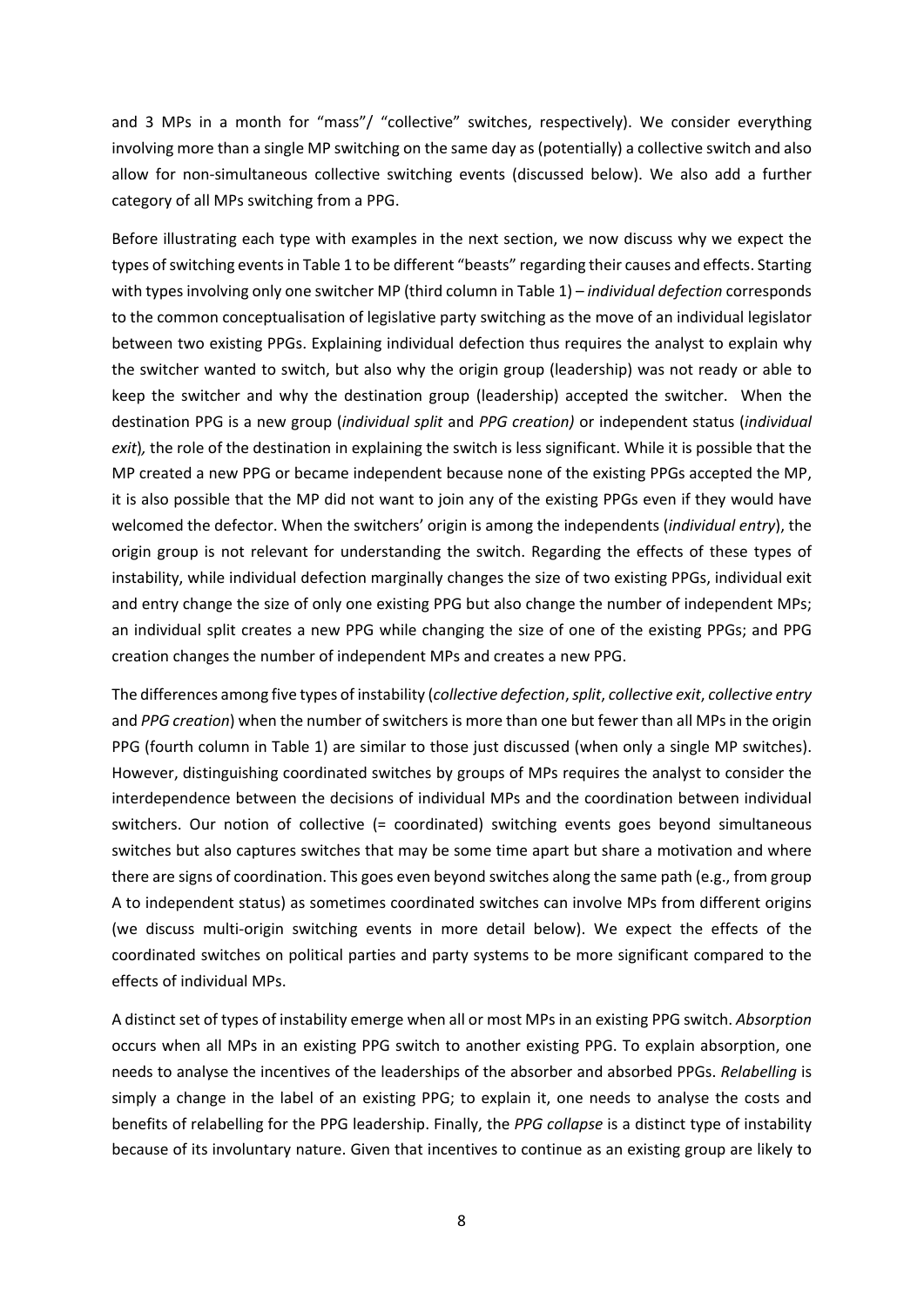be strong, the event is almost exclusively likely to occur when the PPG no longer has the required minimum number of members.

Finally, when more than one MP switches, they can depart from different origins. The bottom halves of Table 2 and Figure 1 outline *multi‐origin switching events* that can also be seen as combinations (or hybrids) of single origin switches (see the rightmost column in Table 2). Note that some such combinations are not logically possible – most importantly, they need a joint destination and, hence, some types (e.g., 1 and 4) cannot go together. This leaves us with eight empirically feasible types that always involve an existing PPG because independents (either individually or collectively) entering an existing PPG or setting up a new one is covered by single-origin types 10-12. We combine individual and collective moves from both origins as multi‐origin switching events, are in essence collective events regardless of how many MPs are involved from a particular origin. Clearly, connected switches can also involve multiple *destinations* – e.g., when a PPG breaks up following a split in the party – but such connected events are not *coordinated,* and we consider them separate switching events. We add only one conceivable variant with multiple destinations where the MPs involved may act in concert – a "strategic" split where a cohesive group is divided into smaller ones to maximize their parliamentary clout in terms resources and speaking time allocation during parliamentary debates.

|    | Single-origin switching events |             |                       |                     |  |  |  |
|----|--------------------------------|-------------|-----------------------|---------------------|--|--|--|
|    | <b>Type</b>                    | origin      | number                | destination         |  |  |  |
|    | 1 individual defection         | <b>PPG</b>  | Individual            | <b>Existing PPG</b> |  |  |  |
|    | 2 collective defection         | <b>PPG</b>  | Collective            | <b>Existing PPG</b> |  |  |  |
| з  | absorption                     | <b>PPG</b>  | All/most of PPG       | <b>Existing PPG</b> |  |  |  |
| 4  | individual split               | <b>PPG</b>  | Individual            | New PPG             |  |  |  |
| 5  | split                          | <b>PPG</b>  | Collective            | New PPG             |  |  |  |
| 6  | relabelling                    | <b>PPG</b>  | All/most of PPG       | New PPG             |  |  |  |
| 7  | individual exit                | <b>PPG</b>  | Individual            | Independent         |  |  |  |
| 8  | collective exit                | <b>PPG</b>  | Collective            | Independent         |  |  |  |
| 9  | <b>PPG</b> collapse            | <b>PPG</b>  | All/most of PPG       | Independent         |  |  |  |
| 10 | individual entry               | Independent | Individual            | <b>Existing PPG</b> |  |  |  |
| 11 | collective entry               | Independent | Collective            | <b>Existing PPG</b> |  |  |  |
| 12 | <b>PPG</b> creation            | Independent | Individual/Collective | New PPG             |  |  |  |

| Table 2: Switching events with single and multiple origins |  |  |  |  |
|------------------------------------------------------------|--|--|--|--|
|------------------------------------------------------------|--|--|--|--|

|       | Multi-origin switching events |            |                                          |                     |                          |                     |                                    |
|-------|-------------------------------|------------|------------------------------------------|---------------------|--------------------------|---------------------|------------------------------------|
|       | <b>Type</b>                   | origin1    | number1                                  | origin <sub>2</sub> | number <sub>2</sub>      | destination         | combines single<br>origin switches |
|       | 13 multi-PPG defection        | PPG        | Individual or collective                 | <b>PPG</b>          | Individual or collective | <b>Existing PPG</b> | $1/2$ with $1/2$                   |
| 14    | defection-entry               | <b>PPG</b> | Individual or collective                 | Independent(s)      | Individual or collective | <b>Existing PPG</b> | 1/2 with 10/11                     |
| 15    | multi-PPG exit                | PPG        | Individual or collective                 | <b>PPG</b>          | Individual or collective | Independents        | 7/8 with 7/8                       |
| 16    | multi-PPG split               | <b>PPG</b> | Individual or collective                 | <b>PPG</b>          | Individual or collective | New PPG             | 7/8 with 4/5                       |
| 17    | <b>PPG</b> creation-split     | PPG        | Individual or collective                 | Independents        | Individual or collective | New PPG             | 4/5 with 12                        |
| 18    | split-merger                  | PPG        | Individual or collective                 | PPG                 | All/most of PPG          | New PPG             | $4/5$ with 6                       |
| 19    | relabelling-entry             | PPG        | All/most of PPG                          | Independents        | Individual or collective | New PPG             | 6 with 12                          |
| 20    | merger                        | <b>PPG</b> | All/most of PPG                          | PPG                 | All/most of PPG          | New PPG             | 6 with 6                           |
|       |                               |            | <b>Multi-destination switching event</b> |                     |                          |                     |                                    |
| $21*$ | strategic split               | PPG        | Collective                               | PPG                 | Collective               | Several new PPGs    | 5 with 5                           |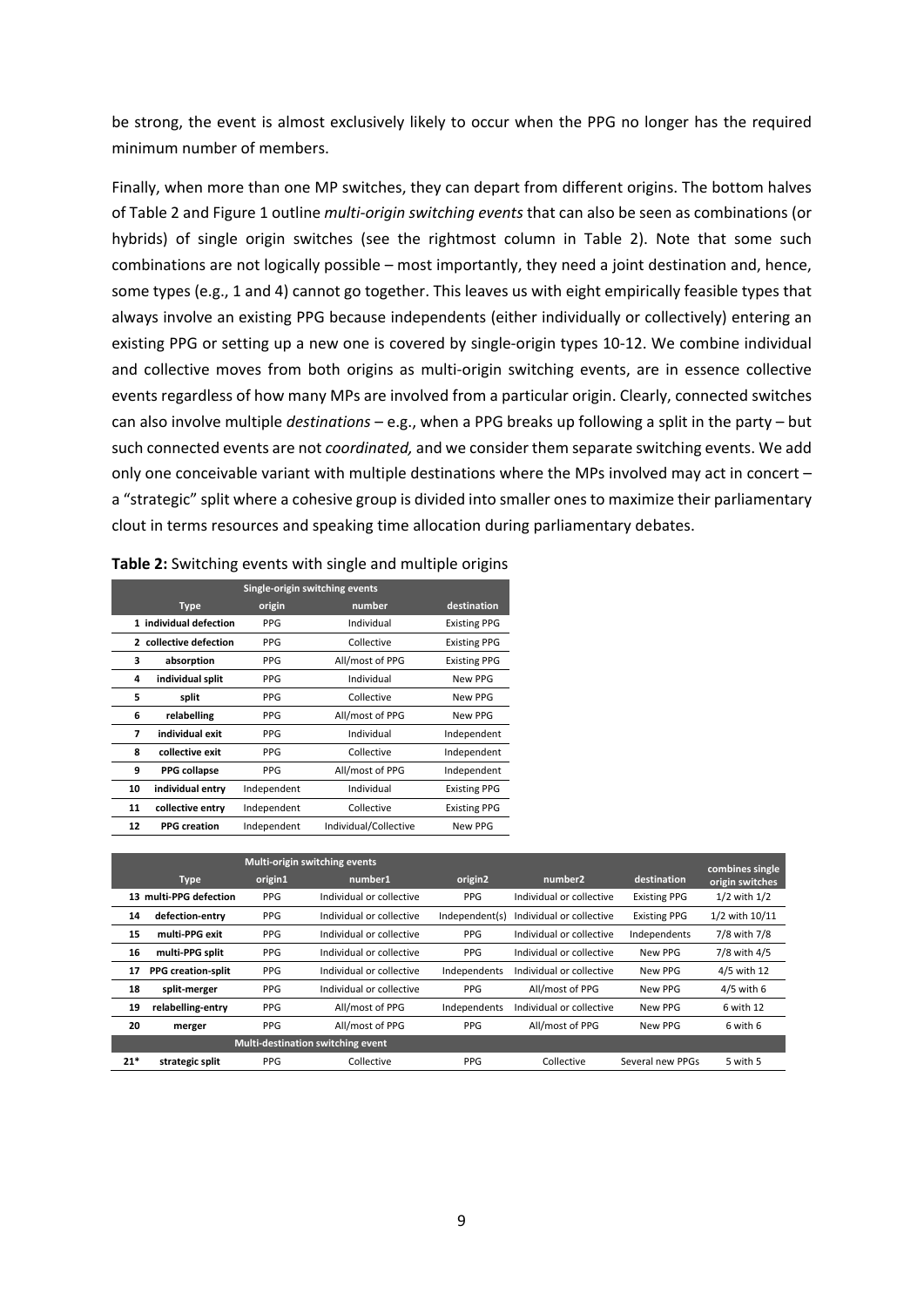



## **4 Identifying Party Switching: Applying the Typology**

In this section, we move from a conceptual discussion of our typology to a consideration of how to apply it empirically. It is worth noting briefly that distinguishing among different types of instability requires detailed information about each switching event. It is not enough to compare the names and affiliations of MPs over time during a legislative term, as such a list of changes will not necessarily indicate the type of event and, in some cases, does not capture a switching event at all.<sup>6</sup> Our general data‐gathering strategy is to begin by identifying as many potential switching events as possible. In the case of Ireland, for example, this meant using lists of parliamentary changes during a legislative term that are available on Wikipedia pages. In the case of Poland, we found no lists of MPs and their affiliations throughout the full course of legislative terms, so we scraped roll call voting data to detect changes in MP affiliation during legislative terms. The next step is to investigate each potential switch, as well as look for additional events, using a variety of media and secondary sources, cross-checking where possible when the details seem opaque. We also take advantage of academic work that contains accounts of some types of switching events (e.g. Martin 1997), though few studies, especially cross‐national ones, provide sufficient information for us to identify specific characteristics of individual cases.

<sup>6</sup> Every legislature experiences MP turnover; death, resignation, temporary absences due to illness or parental leave, as well as by-elections, can all change the composition of the parliament. None of these kinds of changes – exits or entries from or into the parliament – count, for us, as switching events.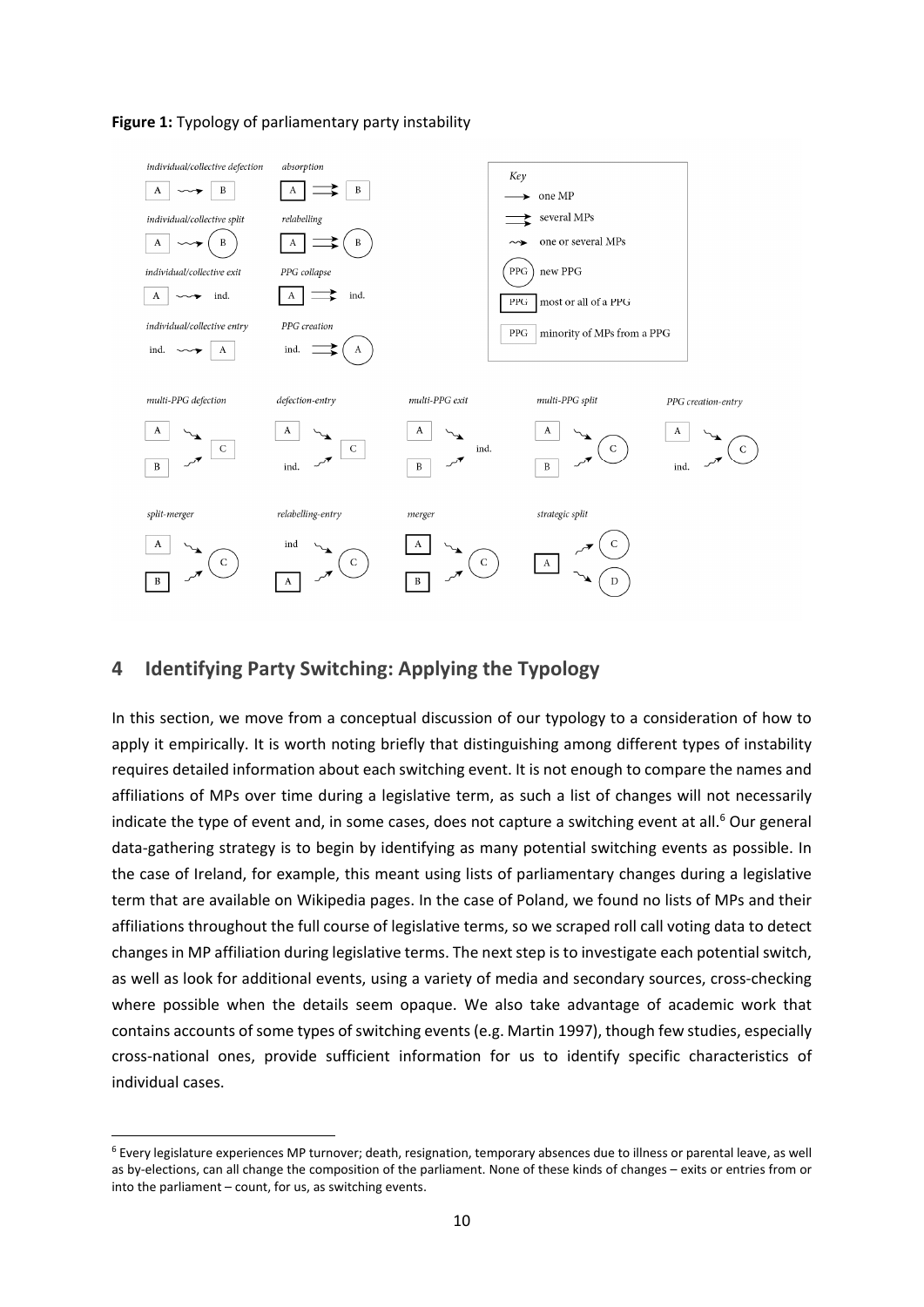Our investigation into each switching event helps us to establish connections on non‐simultaneous collective switches(discussed above) but also to exclude "technical switches" that occur due to formal legislative rules rather than because an individual chooses to switch (or is ousted by their party). A recent French example illustrates a technical switch that might look at first glance like a switching event. When Nathalie Elimas, a French government minister, resigned from the cabinet and returned to her seat in the legislature, she was considered an independent because formal rules required her to wait several days before joining her PPG. The official legislative record notes that on April 6, 2022, Elimas' name was added to the group of independent MPs; six days later, Elimas switched to the MoDem group. In the absence of the formal rule, she would have taken her seat as a MoDem MP straightaway. Thus, this change in status from being an independent MP to being a member of a PPG captures a technical requirement rather than an intentional switch, and we would artificially inflate our count of switching events were we to include it. Similarly, there can be instances of MPs being formally independent for a very limited time between leaving one and joining another PPG like in the case of 12 deputies (out of 14) from *.Nowoczesna*, who became independent for one day for purely technical reasons before joining the PO‐KO club (see 2018‐12‐05 in Appendix 1) .

To illustrate and test the applicability of our proposed typology, we contrast the parliamentary switches in the 8th term of the Polish Sejm (2015‐2019) and multiple legislative terms in Ireland (Tables 3 and 4). Overall, Poland has experienced more switching events than Ireland – while the Irish Dáil between 1960 and 2021 experienced 88 switches, we counted 48 switching events during a single term of the Sejm. The majority of switching events involved just one MP in both countries but switching events involving several MPs were twice as common in Poland (one third of the switches) than in Ireland (about one in six switches). More than half of the switches in Ireland classified as individual exits (a single MP leaving a PPG and becoming an independent); these were also the most common type of a switch in Poland but provided fewer than one third of all switches. Notably, Ireland has almost never experienced an individual defection (an MP changing from one PPG to another) which was the second most common type of switching events in the  $8<sup>th</sup>$  Polish Sejm. Likewise, we detected collective defections (minority of MPs from a PPG leaving for another existing PPG) and splits (a minority of a PPG setting up a new group) in Poland but not in Ireland. Independents becoming affiliated with a PPG is considerably more common in Ireland than Poland – especially in the form of individual entry (a single independent MP joining an existing PPG) that is the second most common type or party switching in the Dáil. Overall, more than three quarters of switching events in Ireland have involved individual MPs moving between PPG and independent status; these have certainly also been common in Poland but constitute only just over a third of all switching events.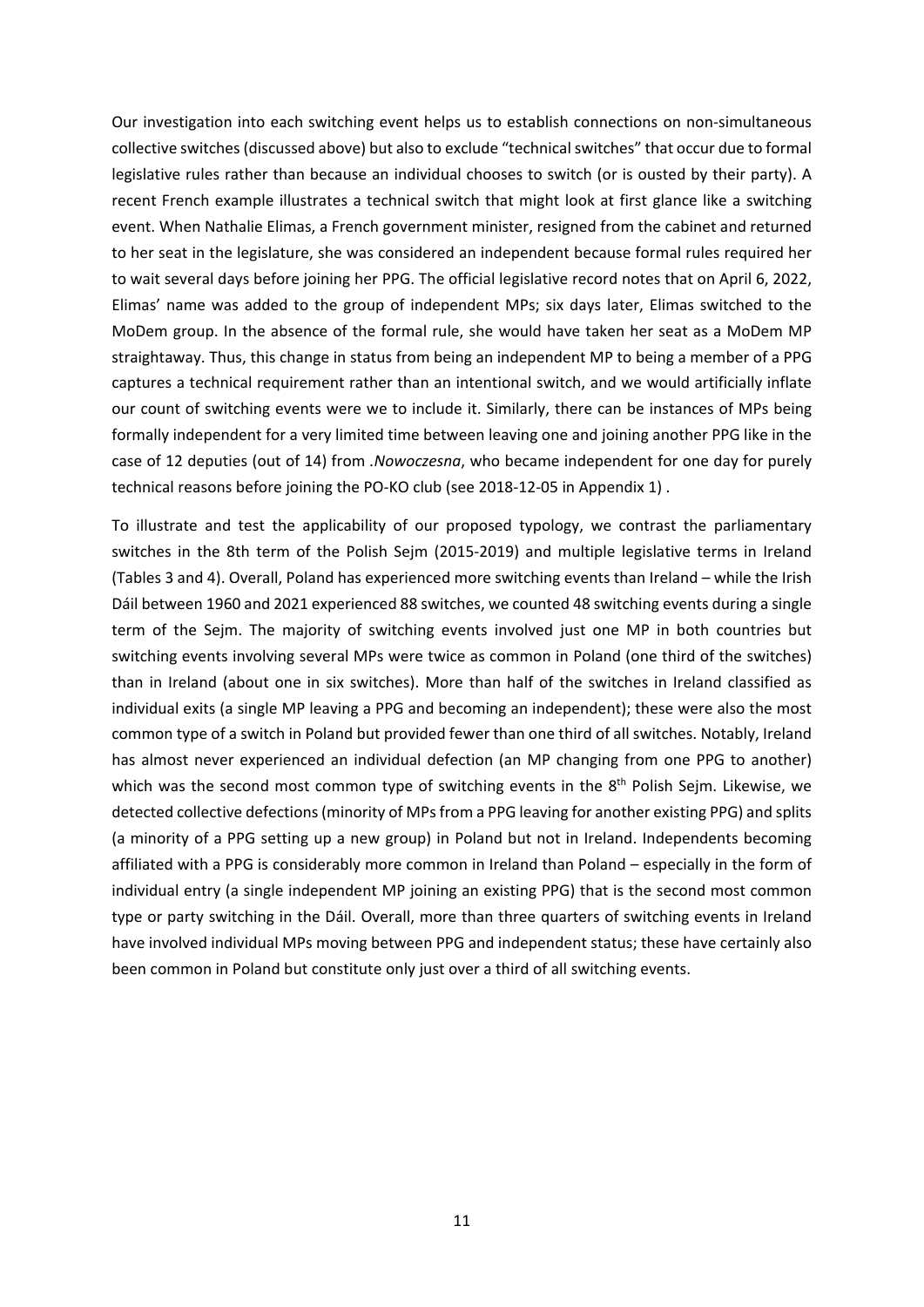|                |       |                                             |       | <b>Number of switchers</b> |                                        |                       |  |
|----------------|-------|---------------------------------------------|-------|----------------------------|----------------------------------------|-----------------------|--|
|                |       | <b>Total number of switching events: 88</b> |       | One                        | Several but less than<br>half of a PPG | Most or all<br>of PPG |  |
| Origin         |       | <b>Destination</b>                          |       | 84.3%                      | 11.2%                                  | 4.5%                  |  |
|                |       |                                             | 1.1%  | Individual                 | Collective defection                   | Absorption            |  |
|                | 68.5% | <b>Existing PPG</b>                         |       | defection                  | 0%                                     | 1.1%                  |  |
| PPG(s)         |       |                                             |       | 0%                         |                                        |                       |  |
|                |       | <b>New PPG</b><br>Independent(s)            | 5.6%  | Individual split           | Split                                  | Relabelling           |  |
|                |       |                                             |       | 4.5%                       | 0%                                     | 1.1%                  |  |
|                |       |                                             | 59.6% | Individual exit            | Collective exit                        | PPG collapse          |  |
|                |       |                                             |       | 52.8%                      | 5.6%                                   | 1.1%                  |  |
|                | 31.5% |                                             | 27.0% | Individual entry           | Collective entry                       |                       |  |
|                |       | <b>Existing PPG</b>                         |       | 23.6%                      | 2.2%                                   |                       |  |
| Independent(s) |       | <b>New PPG</b>                              | 5.6%  |                            | PPG creation                           |                       |  |
|                |       |                                             |       | 5.6%                       |                                        |                       |  |

#### **Table 3:** Parliamentary party switches in the Irish Dáil (1960‐2021)

Table 4: Parliamentary party switches in the 8<sup>th</sup> Polish Sejm (2015-2019)

|                                      |                     |                     |       | <b>Number of switchers</b>             |                              |                      |  |
|--------------------------------------|---------------------|---------------------|-------|----------------------------------------|------------------------------|----------------------|--|
| Total number of switching events: 48 |                     |                     | One   | Several but less than<br>half of a PPG | Most or all<br>of PPG        |                      |  |
| Origin                               |                     | <b>Destination</b>  |       | 66.7%                                  | 22.9%                        | 10.4%                |  |
|                                      | <b>Existing PPG</b> |                     | 20.8% | Individual defection<br>16.7%          | Collective defection<br>4.2% | Absorption<br>4.2%   |  |
| PPG(s)                               | 79.2%               | <b>New PPG</b>      | 6.3%  | Individual split<br>0%                 | Split<br>2.1%                | Relabelling<br>4.2%  |  |
|                                      |                     | Independent(s)      | 52.1% | Individual exit<br>30.4%               | Collective exit<br>8.3%      | PPG collapse<br>4.2% |  |
| Independent(s)                       | 17.8%               | <b>Existing PPG</b> | 14.6% | Individual entry<br>4.6%               | Collective entry<br>0%       |                      |  |
|                                      |                     | <b>New PPG</b>      | 6.3%  |                                        | PPG creation<br>6.3%         |                      |  |

Table 5 summarises the types and frequencies of switches from multi-party origin to a common destination in the 8<sup>th</sup> Polish Sejm. The eight switching events that occurred between 2015-2019 represent six theoretical types from Table 2. Among these are three examples of PPG creation‐split, i.e., a joint establishment of a new PPG by a group of independent deputies and one splinter from an existing PPG. The other five instances represent various configurations of origins and the number of deputies involved, as discussed in more detail below.

The comparison of four years of party switching in Poland and six decades of party switching in Ireland obviously does not allow us to make wide‐ranging conclusions regarding the causes or consequences between different types and their frequencies or even about the prevalence of certain patterns in different countries. However, it does highlight that: (a) all switching events outlined in our typology exist in real life and (b) parliaments can vary considerably in terms of the distribution of types of switching events.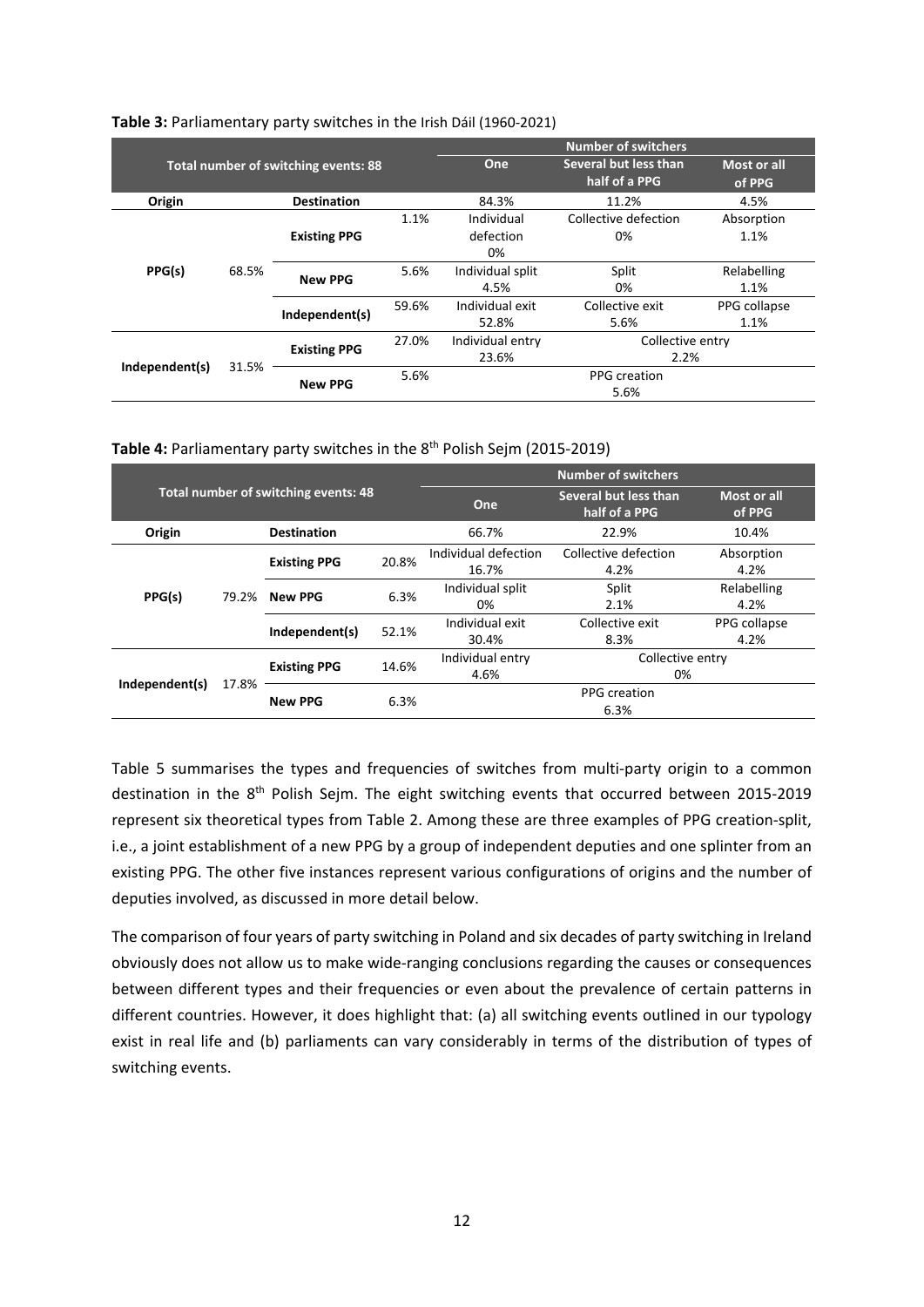| Type                         | <b>Frequency</b> |
|------------------------------|------------------|
| <b>PPG</b> creation-split    | 3                |
| Split-Merger                 | 1                |
| Defection-entry              | 1                |
| Relabelling-collective entry | 1                |
| Merger                       | 1                |
| Entry-split-relabelling      | 1                |

# **5 Party Switching in the 8th Sejm in Poland and Beyond**

We can use the switching events during a single legislative term in Poland to illustrate most of the cases in our typology, although we will draw on a few examples from parliaments in other countries as well. One thing to keep in mind about the Polish Sejm (the lower chamber of the parliament) is that MPs can establish two types of PPGs, as outlined by article 8 of Sejm Regulation: (a) *klub poselski* (club) by a minimum of 15 members, and (b) *koło poselskie* (circle) by a minimum of 3 members. PPGs are required to be based on political criteria, meaning that they typically gather deputies from the same parties, electoral lists or, at least, sharing a common political platform. MPs who do not wish or cannot take membership in any PPG become independents and, as such, do not enjoy any rights or privileges granted to clubs and circles.

There were 56 switching events in the Polish Sejm between 2015‐2019. These included 48 switches having a single destination and origin and eight switches directed to a single destination but having multiple origins (see Table 4). Additionally, there were eight cases of forced/technical 'non‐switches' (discussed below). Figure 2 presents a graphical overview of all switches in the 8<sup>th</sup> Sejm (see Appendix 1 for the complete list of switches). We proceed with our discussion of these switches in three stages, starting with 'simple' switching events involving a single origin (starting from the most frequent types), next analysing the multi-origin switches and finishing with a note on technical switches. While the discussion is focussed on the 8<sup>th</sup> term of the Sejm, we occasionally mention pertinent examples from other countries.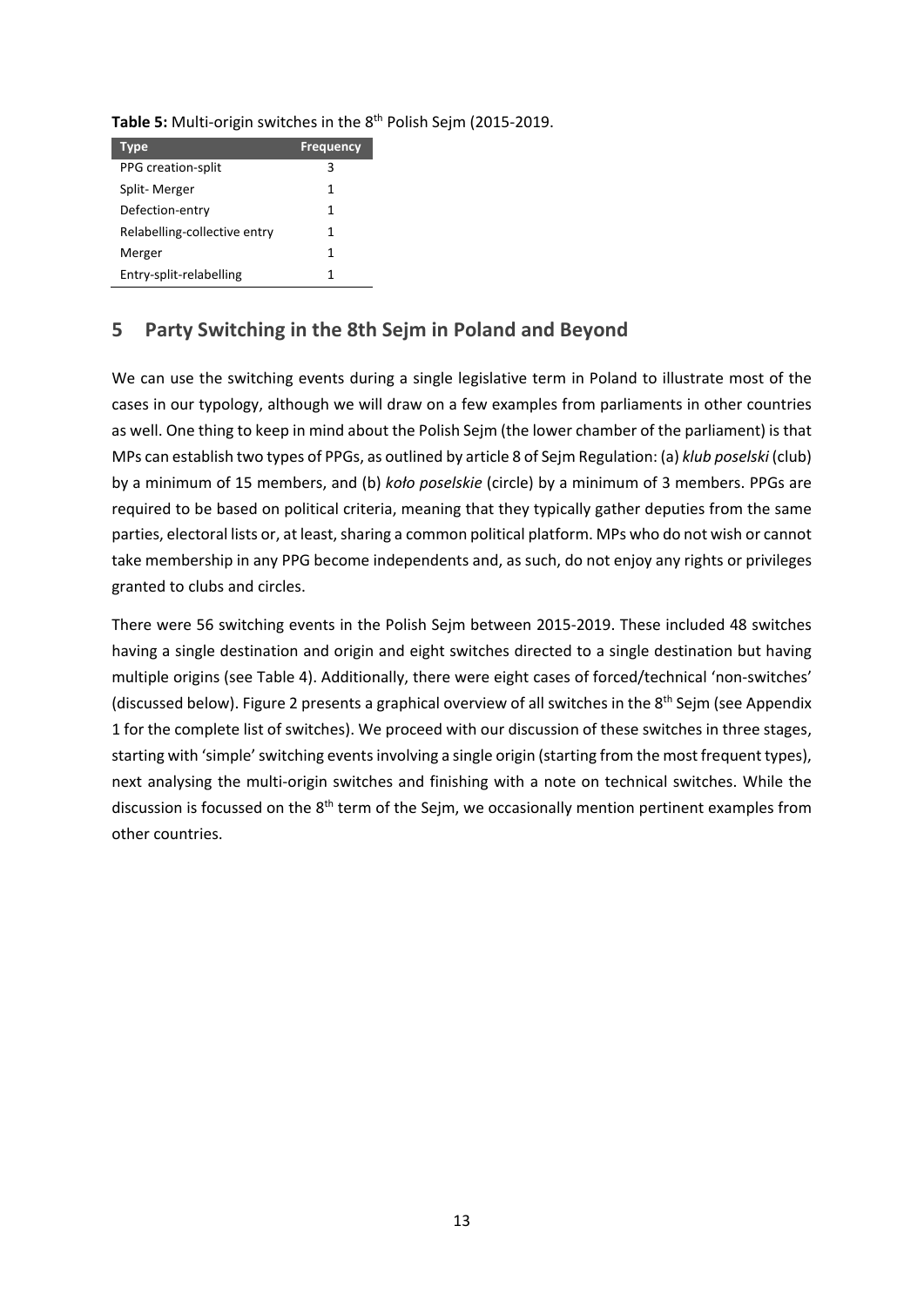

**Figure 2** Parliamentary party switches during the 8th term of the Polish Sejm 2015‐2019

*Note: MPs from smaller groups have higher weights*



**Figure 2 (cont.)** Parliamentary party switches during the 8th term of the Polish Sejm 2015‐2019

*Note: MPs from smaller groups carry higher weights*

## **5.1 Individual switches**

Individual switches are usually triggered by personal or ideological reasons, and their classification is quite straightforward. They constituted two thirds of all switching events in the 8<sup>th</sup> Polish Sejm.

**Individual exit** (30% of all switches) is the most common single type of switch, constituting nearly one third of all switches in the  $8<sup>th</sup>$  Polish Sejm. It involves a single MP leaving their PPG to become independent, like in the case of Robert Majka. He left the nationalist Confederation (*Konfederacja*) circle in September 2019 following an ideological clash, which led him to refuse a place on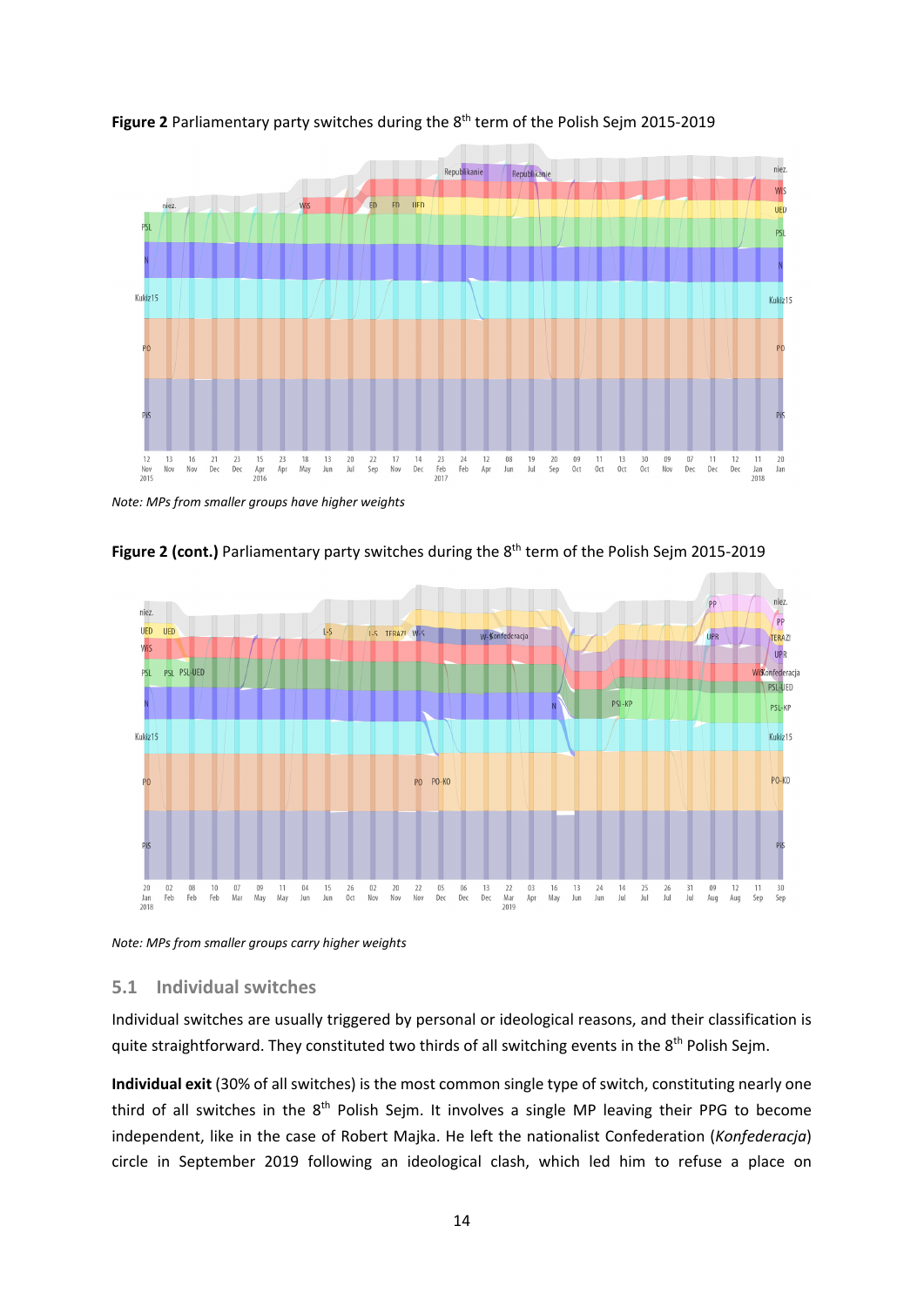Confederation'sslate for the upcoming parliamentary elections. **Individual defection** (17%) is a switch from an existing PPG to another existing PPG. It is rare in some parliamentary settings – e.g. there have been almost no cases in Ireland since 1960 but constituted a sixth of all switching events in the 8th Sejm. An example of this type is the defection Michał Jaros, who left Citizen's Platform (*Platforma Obywatelska*, PO) to join Modern (*.Nowoczesna*, N) in June 2015 as the latter better suited his ideological preferences. **Individual entry** (5%) occurs when an independent MP joins an existing PPG. This, for example, is the case of Paweł Skutecki joining Confederation in August 2019, followed by his announcement that he would run on its list in the upcoming fall parliamentary elections.

#### **5.2 Collective switches**

According to our typology, collective switches can occur simultaneously (i.e. on the same day) or in a coordinated sequence – i.e. when switches of individual MPs or simultaneous switches of groups of MPs are clearly linked but take place over a more extended period. While this may render their classification more challenging, a few examples from the Polish case illustrated below empirically validate our more fine‐grained approach regarding coordinated collective switches as a single switching event. While less common than individual switches, collective switches still made up a third of all switching events in the 8th Sejm.

Most common among collective switches was a **collective exit** (8% of all switching events), where a group of several MPs (but still a minority of a PPG) leaves their PPG to become independents. An example of a coordinated collective exit is a cascade switch of three deputies who left N in May 2018 – two deputies exited within a few hours on the same day and a third one after two days. Personal and political ties linked the three MPs, who jointly launched a short‐lived political party *Teraz!* a few months later. **PPG creation** (6%) occurs when independent MPs set up a new parliamentary group. For example, in 2017 three independent MPs (Błeńska, Sierakowska and Janowska) set up the *Republikanie* circle. The first two deputies were former members of the Kukiz'15 club who belonged to a separate political association that parted ways with Kukiz'15 for ideological reasons. Janowska, also elected from Kukiz'15 but never joining its club, had entered the parliament a few weeks before *Republikanie's* creation. **Collective defection** (4%) is a switch of several MPs (but less than a majority of their PPG of origin) from an existing to another existing PPG. The 8th Sejm experienced two collective defections. Three MPs left the Kukiz'15 club to the Free and Solidary (*Wolni i Solidarni*, WiS) circle over the course of one month in 2017. Two of the deputies who left within a week (Adam Andruszkiewicz and Sylwester Chruszcz) were members of the *Endecja* association working closely with Kukiz'15 and elected on the Kukiz'15 list. The third one, Jarosław Porwich, was a friend of Andruszkiewicz, and his defection was linked to these close personal ties. Another example of a collective defection is a simultaneous switch of four MPs from N to PO in April 2017 following an internal conflict over party's political strategy and organization. **Absorptions** (4%) involve switching of all (or most) members of an existing PPG to another existing PPG. Two such switching events took place in the 8<sup>th</sup> Polish Sejm. In June 2019, 12 out of 14 MPs from N switched to PO-KO (*Platforma Obywatelska‐Koalicja Obywatelska*, Citizens' Platform‐Citizen's Coalition) club. It followed long‐term negotiations preceded by an internal split within N when a group of 8 MPs joined PO in a united PO‐ KO club in December 2018 (see below).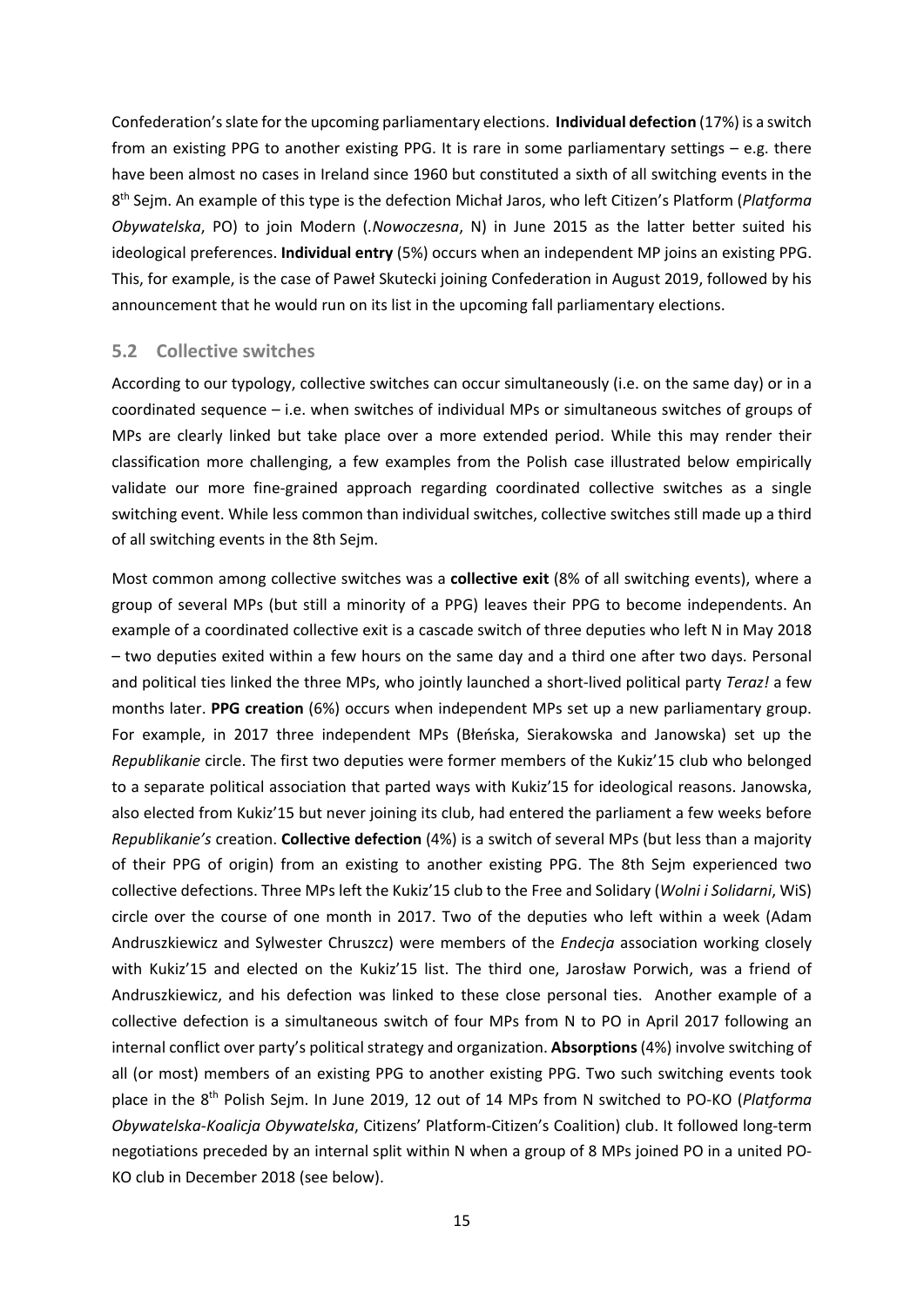In *Ireland* in 1963, Noël Browne and Jack McQuillan disbanded their five‐year old National Progressive Democrats party and joined the Labour Party. These two MPs had been exceedingly active members of the Dáil, particularly in terms of proposing parliamentary questions, until a change in the rules in 1962 curtailed the ability of groups with fewer than seven members to propose motions on the floor. This change had been introduced, in large part, to limit the outsized parliamentary participation by the NPD's two MPs and it had the effect of reducing the appeal of belonging to such a small party in parliament.

**Relabelling** (4%) is the name change of an existing PPG. An example is the renaming of the European Democrats *(Europejscy Demokraci,* ED) circle as the Union of European Democrats (*Unia Europejskich Demokratów*, UED) in December 2016 following the registration of the new party that originated from a merger of the ED association and the extra‐parliamentary Democratic Party (*demokraci.pl*) a month earlier. A **PPG collapse** (4%) occurs when most or all members of a PPG become independents, as happened in September 2019 with a four-member-strong WiS circle. The circle leader's death and the defection of another of its members to PiS forced the remaining two deputies to become independents.

A **split** (2% of all switching events) occurs when MPs collectively leave a PPG from an existing to a new PPG. The only split in the 8th Polish Sejm took place in August 2019 following the defection of four MPs from the Kukiz'15 club, who established a Real Politics Union (*Unia Polityki Realnej*, UPR) circle. The split resulted from internal conflict over possible electoral coalitions for the upcoming fall parliamentary contest – the four MPs were against a potential alliance with the Polish People's Party (*Polskie Stronnictwo Ludowe*, PSL).

We did not find examples of two types of single-origin switches (collective entry and individual split) from the 8th Polish Sejm, but they can be found in other countries. For example, a **collective entry** – which occurs when a group of independent MPs join an existing PPG – took place in Italy in January 2021 when a group of five independent MPs joined a four‐member Democratic Centre (*Centro Democratico*, CD) group – a so-called *componente politica* (political component) within the Mixed Group, $^7$  resulting in CD doubling in size. Another example of a collective entry occurred in October 1994, when four independent MPs were readmitted to the Irish Labour Party. They had all lost the Labour Party whip four months previously, either for abstaining or for voting against their party's position in an important vote. **Individual split** is an impossibility in many countries – including Poland – where PPGs have a minimum required members as a party group. We do, however, find examples of individual splits in countries where there are no such requirements. For example, in 1971, Sean Sherwin left the Irish Fianna Faíl to join the new party Aontacht Eireann as its only representative in

<sup>7</sup> *Componenti politiche* within the Mixed Group, introduced by the 1997 amendment to parliamentary rules, are a peculiar Italian feature – while Mixed Groups exist in different European parliaments (e.g., in Spain), no other legislature foresees the creation of separate sub‐groups within them. *Componenti politiche* were intended to ensure greater visibility and relevance to minor political forces. However, the relative permissiveness of the rules on sub-groups creation has ultimately altered the nature of the Mixed Group from a shelter for non-affiliated deputies to a "parliament in miniature, a kind of political microcosm on its own" (Maestri 2021, 22) offering a temporary or permanent solution for parliamentarians affected by all forms of party instability.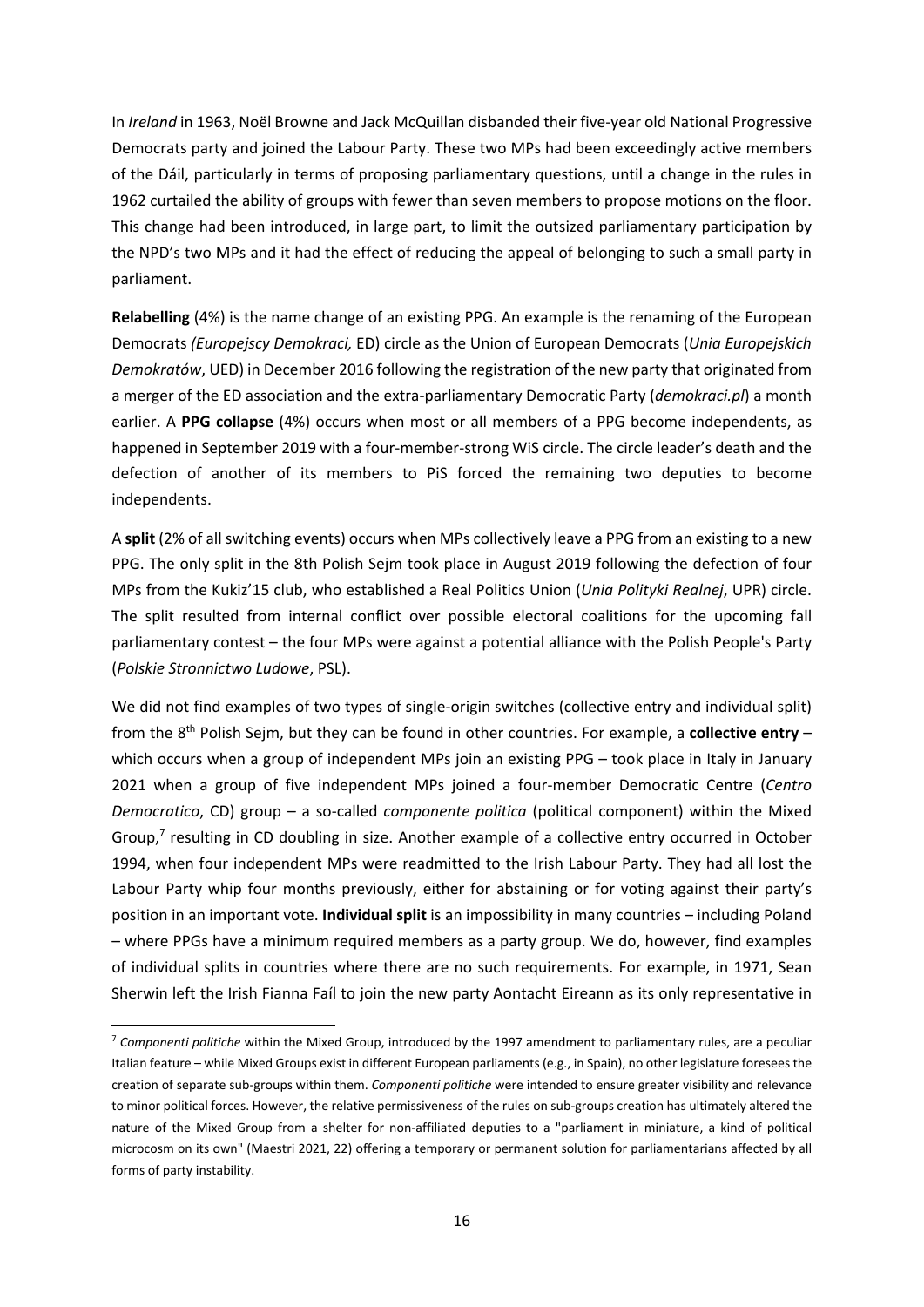the Dáil. The party had been created by a former Fianna Faíl MP, Kevin Boland, who had quit a position in the cabinet, the Dáil itself, and then Fianna Faíl, due conflict over government policy on Northern Ireland.

#### **5.3 Multi‐origin switches**

Multi-origin switches are single events combining multiple switching types discussed above. Six types of multi-origin switching events took place in the 8<sup>th</sup> Polish Sejm.

There were three cases of a **PPG creation‐split.** The creation of the new European Democrats (ED) in September 2016 by MPs from two origins is a combination of two switching types: PPG creation involving a group of three independent MPs and one MP switching from an existing PPG (PO). A similar combination led to the creation of the WiS circle in May 2018 by two independent MPs and a Kukiz'15 defector. The third example concerns the Restore the Law (P*rzywrócić Prawo,* PP) circle created by two independent MPs and a splinter from the Confederation circle.

Four other switching events with two separate origins occurred in the 8th Polish Sejm. A **split‐merger** occurred in December 2018, eight out of 22 MPs left the N club to join PO, which changed its name to Citizens' Platform – Citizens' Coalition (PO-KO) as part of the agreement with the splinters from N. This switching event combined two types of switching events: a split for the MPs from N and a merger for PO, all of which members joined the new group. **Individual defection ‐ Individual entry:** An example of a switch involving two MPs coordinating the joining of an existing PPG from two different origins is a switch to Law and Justice (PiS) of Tomasz Rzymkowski, the former leader of Kukiz'15 PPG and Krzysztorf Sitarski, an independent. Both joined PiS in July 2019 after being offered a place on PiS electoral list for the forthcoming parliamentary elections. **Relabelling ‐ collective entry** took place in March 2019 with a simultaneous joining of two independent MPs – members of two different smaller formations – to the existing W‐S circle, which changed its name to *Konfederacja* as a result of this entry. It combined two types of switching events: a collective entry of the two independent deputies as they joined a new PPG and a relabelling as all W‐S members became part of *Konfederacja*. The only **merger** – where most or all members of several existing PPGs joining to create a new PPG – in the 8th Sejm took place in February 2018. It brough together all members of the PSL club and the UED circle. As a result of this merger, a new federative club – Polish People's Party – Union of European Democrats (PSL-UED) – was registered. PSL-UED was a programmatic union between the two formations that maintained their individual structural and ideological profiles. The PPG was later involved in a complex switching event (see next).

Finally, one of the multi‐origin switches defies easy classification as it involved three distinct kinds of origins (while our typology only considers two) and combined **an individual entry, a split and relabelling**. In July 2019 PSL‐UED club was transformed into a new PPG called Polish People's Party – Polish Coalition (PSL‐KP). This switch involved deputies from three different origins: the *relabelling* of PSL‐UED (22 members), an *entry* of an independent MP and a *split* of the two MPs from PO‐KO.

Four types of all types of multi-origin switches from Table 2 did not manifest themselves in the 8<sup>th</sup> Polish Sejm. Still, these are not only abstract cases in our typology as real‐world examples can be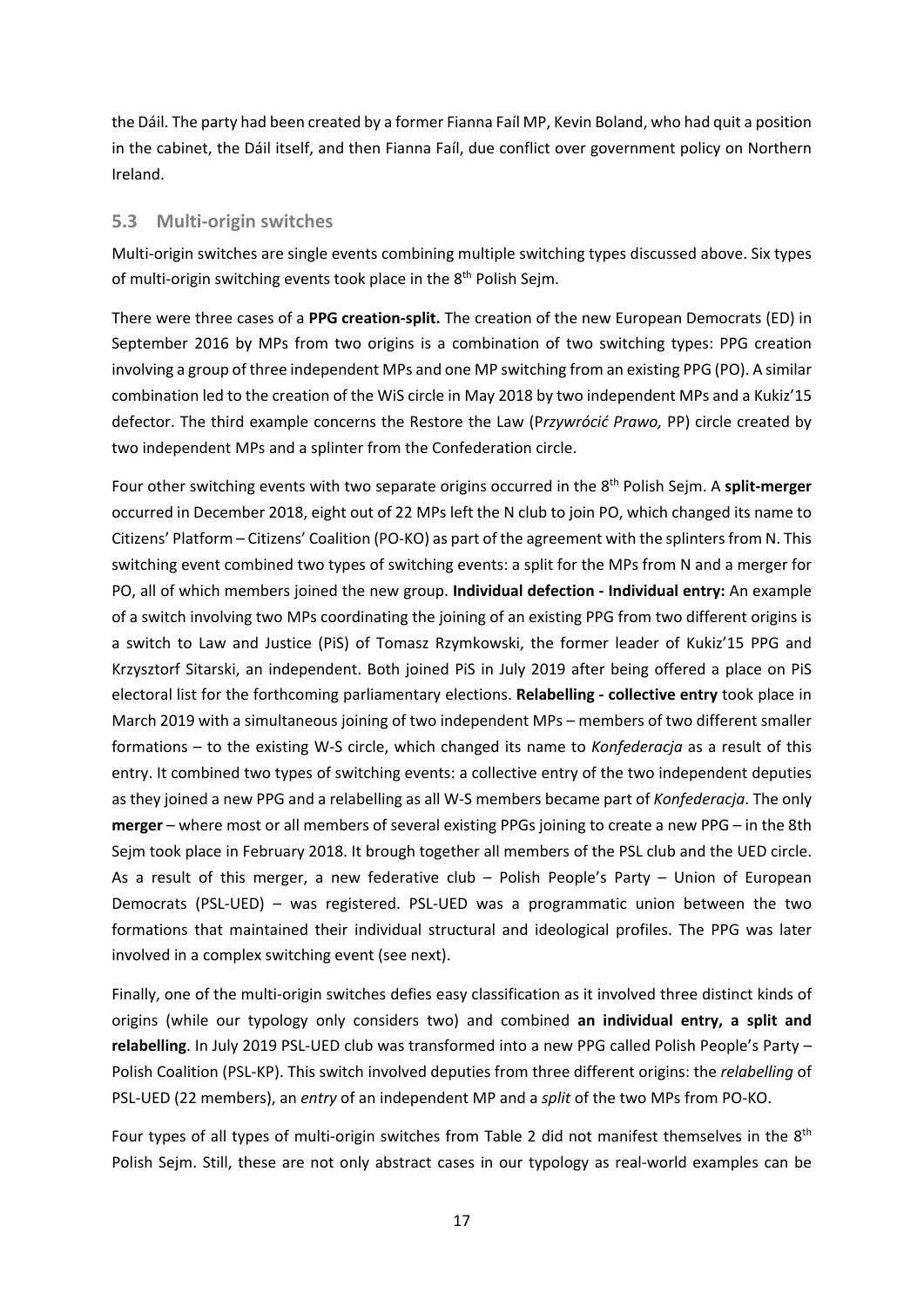found. We found several examples of **multi‐origin split**. In March/April 2004, Social Democracy of Poland (SDPL) was formed from splinters from the democratic Left Alliance (SLD, 32 MPs) and Labour Union (UP, 2 MPs). In September 2019, 24 Italian MPs from *Partito Democratico* (out of 111) and one MP from *Civica Popolare‐AP‐PSI‐Area Civica* set up a new PPG *Italia Viva.* A well‐known classic example of a multi‐origin split (also an asymmetrical one) is the establishment of the British Social Democratic Party in 1981 that included more than two dozen of Labour MPs and one Conservative (Richards 1982).<sup>8</sup> More recently, the Independent Group, established in the UK House of Commons in February 2019, attracted eight MPs from Labour and three from the Conservatives.9 We also identified a **multi‐ PPG defection** from Italy: in December 2017, five MPsfrom existing *componenti politche* – 3 MPsfrom *FARE!‐Pri‐Liberali* and 2 MPs from UDC‐IDEA sub‐groups within a Mixed Group (see footnote 7) – simultaneously joined the *Scelta civica‐Ala per la Costituente Liberale e Popolare‐MAIE*. 10

Finally, the 8th Polish Sejm did not experience any **strategic splits**, our only multi‐*destination* switching event. Examples close to that come from 1992 and 1995 when one of the electoral coalitions that was elected to the Estonian parliament set up several PPGs – the organizations involved in the 'Safe Home' (*Kindel Kodu*, KK) electoral coalition in 1992 set up two PPGs (the Coalition Party and Rural Union) and in 1995, the Coalition Party and Country People's Union (*Koonderakond ja Maarahva Ühendus*, KMÜ) established no less than four PPGs (the Coalition Party, Country People's Party, Rural Union and the Party of Pensioners and Families). These two cases narrowly fail to qualify as a strategic split as the separate PPGs were set up immediately after the election. However, it is at least conceivable that such an event takes place later in the parliamentary term  $-$  e.g. when a group acquires enough defectors to have the required numbers to set up several groups or the parliamentary rules change, allowing for smaller PPGs.

## **5.4 Technical switches and forced moves**

We detected in the 8<sup>th</sup> Polish Sejm eight anomalous cases of technical or forced nature, including MPs changing their allegiance before attending any parliamentary sittings. For example, Jan Klawitter, from the Right Wing of the Republic (*Prawica*) party who ran on the PiS list and was listed as a PiS club member for procedural reasons but became independent (following the coalition agreement between the parties) after the first parliamentary sitting. Janusz Sanocki was expelled from the Kukiz'15 club before the parliament convened for the first session (following internal conflict). Finally, Michał Mazowiecki, who entered the parliament as a PO member to substitute an MP elected to the European Parliament in 2019 but immediately joined PSL‐UED is another example of a what we consider a technical 'non‐switch'.

Forced moves – when members are forced to become independents when their PPG collapses once the majority of its members left the group – are also 'non‐switches' according to our typology. This

<sup>&</sup>lt;sup>8</sup> The setting up of the new party was not simultaneous: three Labour MPs resigned the party whip on 20 February (*The Glasgow Herald*, 1981), ten days before SDP waslaunched; the only former Conservative defected two weeks after the launch.

<sup>&</sup>lt;sup>9</sup> Strictly speaking, all seven founding members came from Labour but the Conservative members joined only two days later.

<sup>&</sup>lt;sup>10</sup> We currently lack examples of multi-PPG exit, presumably a rare type of multi-PPG switching events.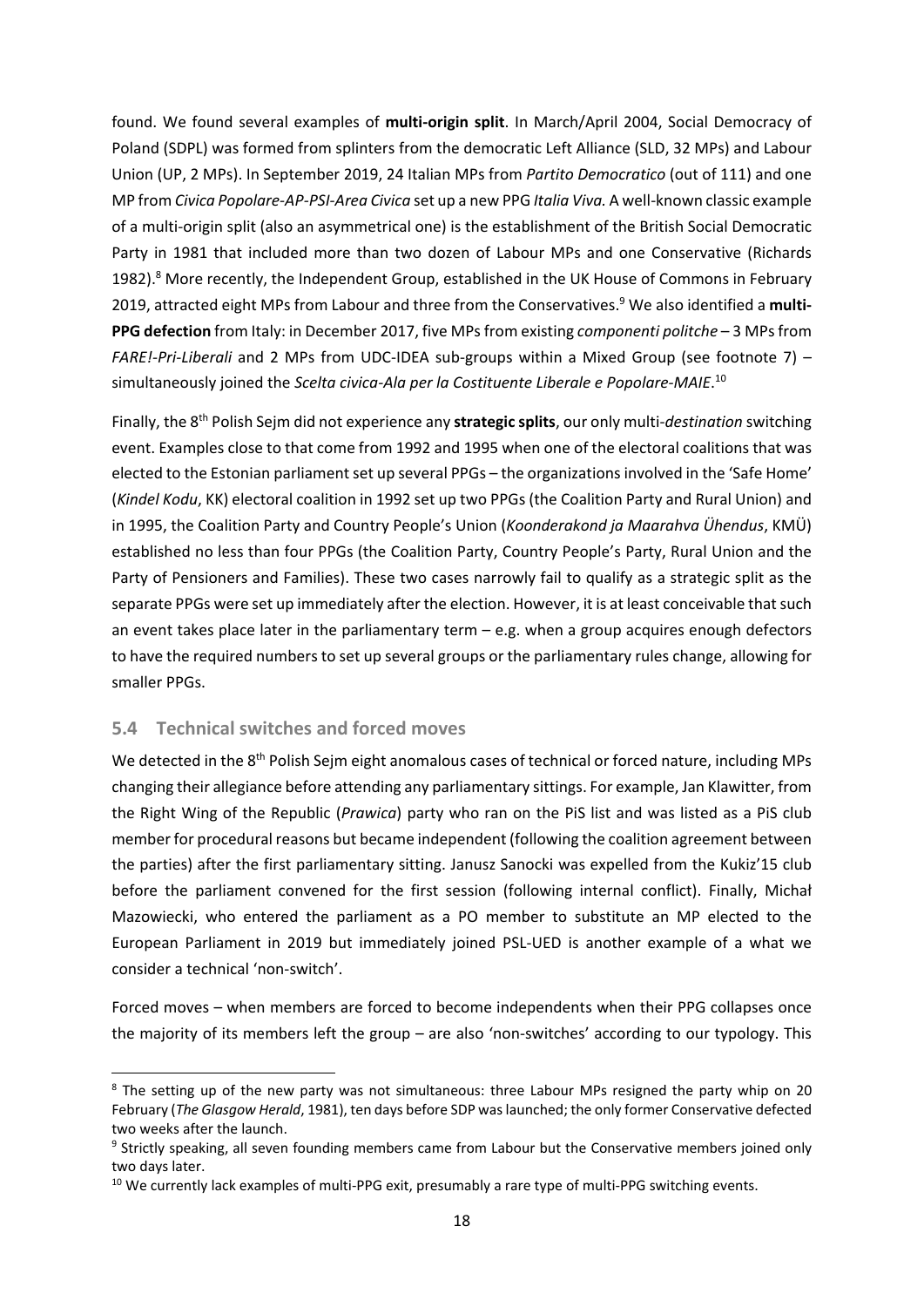was, for instance, the case of Małgorzata Janowska from *Republikanie* when the other two MPs composing the circle switched to PiS. Forced moves can affect more than a single MP. In Estonia, the PPG of the People's Union (*Rahvaliit*, ERL) collapsed in 2010 after three MPs left the five‐strong PPG to join the Social Democratic Party (SDE).<sup>11</sup> Because the parliamentary rules required all PPGs to have at least five MPs, the rest of its members also became independent MPs without giving up their party membership. This is one example of the impact of parliamentary rules on the types of switching events, in addition to the impact of the minimum number required for setting up and retaining a PPG, also illustrated by the demise of the Polish WiS PPG in September 2019 (see Figure 2 cont). Other countries allow for much smaller PPGs and, therefore, make PPG collapse less likely.12

A separate case of anomalous 'non‐switches' is the 'borrowing' of MPs' between opposition PPGs to 'save' them from falling below the 15‐member threshold required for maintaining a club status. For instance, in the 8<sup>th</sup> Polish Sejm, the UED circle borrowed an MP to the PSL club in January 2018 (who never returned to UED as PSL and UED later merged) and PSL‐UED lent an MP to N in December 2018 (who did return to PSL‐UED once PO‐KO absorbed N).

## **6 Conclusion**

Party instability is on the rise in democracies new and old. Typically associated with the emergence of new parties, party instability is also prevalent in parliaments in a variety of forms. Parliamentary representatives, acting individually or in coordination with current copartisans, legislators from other parties or independents, can enter existing parties, form new parties, or become independents without a formal party affiliation. Such parliamentary party instability can have important effects on electoral and government formation outcomes and stability of cleavage structures. Endemic instability can undermine government stability, policy representation, electoral accountability, control of corruption, and development of important public policies. However, party instability can also change stultified party systems in old democracies or hinder the formation of dominant party systems and democratic backsliding in young democracies.

In the larger Instaparty project, we plan to examine parliamentary party instability in eight established and young democracies over several last decades. The first stage is to unravel the previously under‐ researched complexity of parliamentary party instability through careful conceptual work and the collection of extensive quantitative and rich qualitative data on each instance of legislative party switching in our country sample. This paper demonstrates both our new conceptualization of switching events and examples of the kind of data collection we are conducting. A second stage will be to test the implications of theoretical arguments that explain these diverse forms of party instability

<sup>&</sup>lt;sup>11</sup> Even though they remained independents in the parliament because the Estonian parliamentary rules do not allow MPs to join any other PPG except the one based on the party that they ran with in the election. Hence, their switch qualifies as a collective exit in the parliamentary sense but a collective defection from the point of view of the extra‐parliamentary party.

<sup>&</sup>lt;sup>12</sup> As explained above in Section 4, we also exclude from our analysis the transient short-term status of MPs as independents when they were between PPG (where the period was very short – e.g., one ortwo days) or entered the parliament but had yet to formally register with a PPG.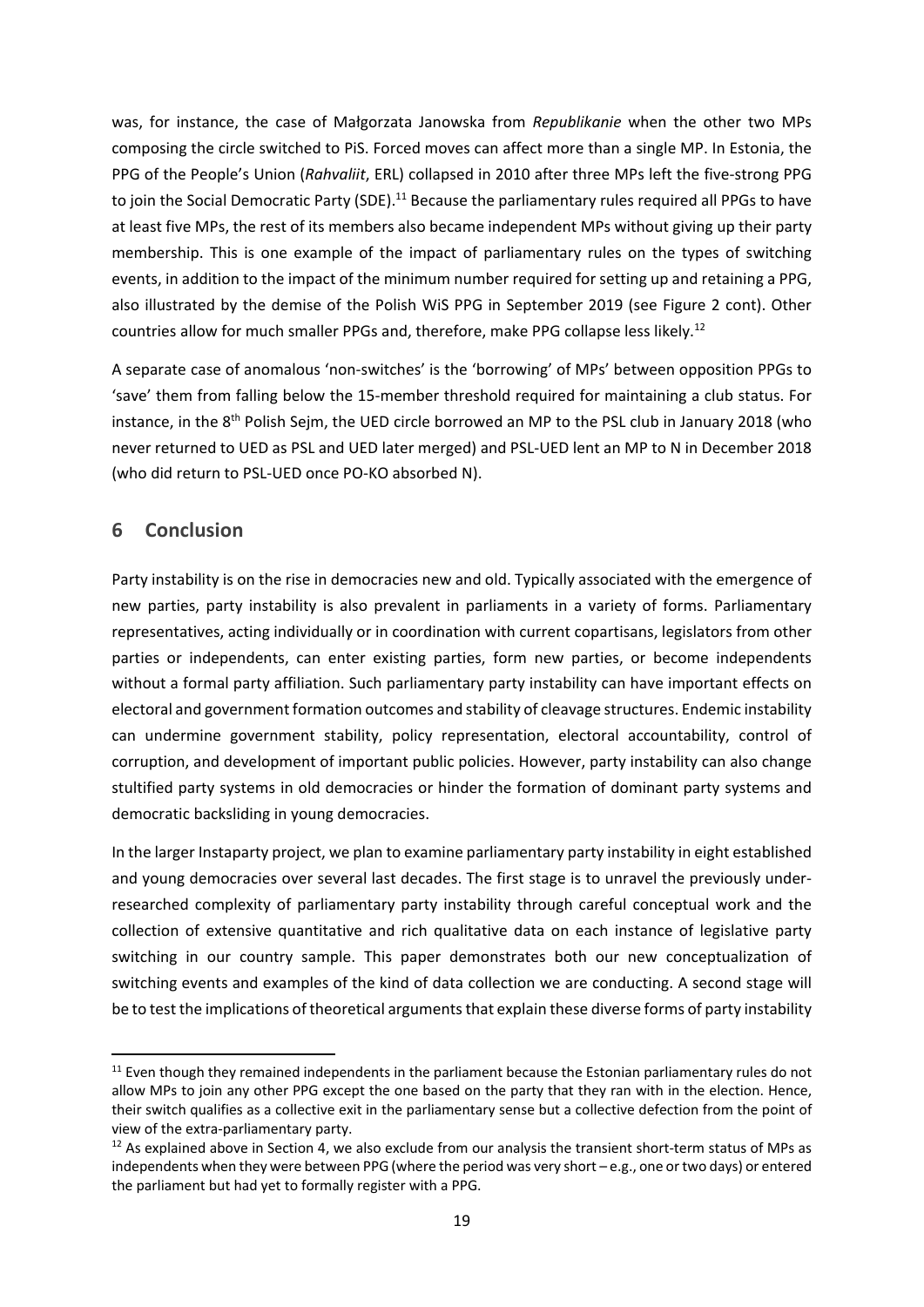while accounting for the concerns of switcher politicians, their current parties, and potential receiving parties. Third, we will investigate the impact of diverse forms of party instability on party popular support while considering the two-way relationship between party instability and voters' party preferences.

In this paper, we presented a new typology of parliamentary switching events that considers the different possible origins and destinations of switchers and distinguishes between individual and collective switches with a further distinction between collective switches involving a minority of a PPG and those where all or most of a PPG is involved. As a preliminary part of our larger empirical project to gather data on party switching in eight countries, we find that the distribution of the types varies between two cases – Ireland 1960‐2021 and the 8th Polish Sejm 2015‐2019. We find that switches involving several PPGs and several MPs are more common in Poland than Ireland even though individual switches dominate in both. We illustrate our typology with a closer look at all switching events in the 8th Polish Sejm and find examples of all single-origin types bar two and examples of six types of multi‐origin types. This confirms that the typology is comprehensive and mutually exclusive – i.e., all switching events map on to one and only one type, and (most) of the types are present even in a relatively limited sample considered (88 switching events in Ireland and 48 in Poland).

The typology highlights the wide variety of forms that switching events can take – ranging from single MPs exiting or entering a PPG to mergers or splits of PPGs or dozens of MPs leaving to form another PPG. Existing literature tends to focus on only one or two of these forms at a time, and for the most part, scholars have examined party instability at one of three levels: individual politician, political party, and party system. Each perspective is valuable, but none on its own can provide a comprehensive understanding of this phenomenon. In our broader project we seek to bring together these sub‐fields into a consolidated research agenda on party instability. A key premise in this agenda is that accounting for the patterns, causes, and system-level consequences of party instability is only possible by appreciating the diversity in the forms of party instability.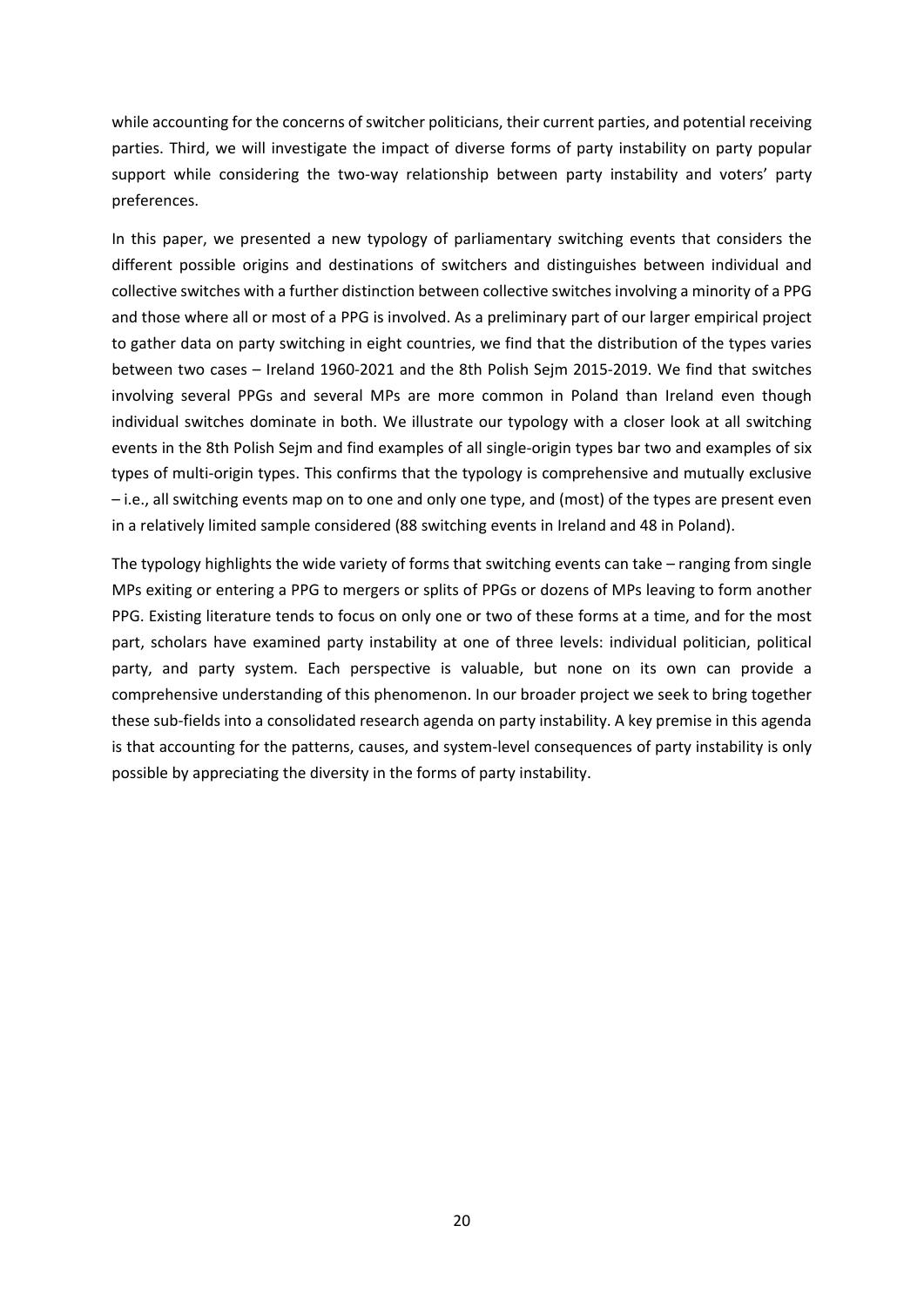## **7 References**

Birch, Sarah. 2003. *Electoral Systems and Political Transformation in Post‐Communist Europe*. New York: Palgrave.

Bolleyer, Nicole, Raimondas Ibenskas, and Carina Bischoff. 2019. "Perspectives on political party death: theorizing and testing Downsian and sociological rationales." *European Political Science Review* 11(1): 19–35.

Bolleyer, Nicole, & Evelyn Bytzek. 2013." Origins of party formation and new party successin advanced democracies." *European Journal of Political Research*, 52(6): 773‐796.

Bolleyer, Nicole, Patricia Correa, and Gabriel Katz. 2019. "Political party mortality in established party systems: A hierarchical competing risks approach." *Comparative Political Studies* 52(1): 36‐68.

Bolleyer, N., Ibenskas, R., & Keith, D. (2016). The survival and termination of party mergers in Europe. European Journal of Political Research, 55(3), 642‐659.

Ceron, Andrea. 2015. "The Politics of Fission: An Analysis of Faction Breakaways among Italian Parties (1946 – 2011)." *British Journal of Political Science* 45(1): 121–139.

Desposato, Scott W. 2006. "Parties for Rent? Ambition, Ideology, and Party Switching in Brazil's Chamber of Deputies." *American Journal of Political Science* 50(1): 62–80.

Emanuele, Vincenzo and Alessandro Chiaramonte. 2018. "A growing impact of new parties: myth or reality? Party system innovation in western Europe after 1945." *Party Politics* 24(5): 475‐487.

*Glasgow Herald*. 1981. "Three rebel MPs intend to resign," 21 February.

Golder, Sona Nadenichek. 2006. *The logic of pre‐electoral coalition formation*. Columbus: Ohio State University Press.

Haughton, Tim and Kevin Deegan‐Krause. 2020. *The New Party Challenge: Changing Cycles of Party Birth and Death in Central Europe and Beyond*. Oxford: Oxford University Press.

Haughton, Tim and Kevin Deegan‐Krause. 2015. "Hurricane Season: Systems of Instability in Central and East European Party Politics". East European Politics and Societies 29(2): 61‐80.

Heidar, Knut and Ruud Koole. 2000. "Approaches to the Study of Parliamentary Party Groups." In Heidar, Knut and Ruud Koole (Eds), *Parliamentary Party Groups in European Democracies: Political Parties Behind Closed Doors*. New York: Routledge, 4–22.

Heller, William B. and Carol Mershon (Eds.). 2009. *Political Parties and Legislative Party Switching*. New York: Palgrave Macmillan.

Ibenskas, Raimondas and Allan Sikk. 2017. "Patterns of party change in Central and Eastern Europe, 1990–2015." *Party Politics* 23(1):43‐54.

Ibenskas, Raimondas. 2016a. "Marriages of Love or Convenience: Party Mergers in Established and New European Democracies". *Journal of Politics*, 78(2), 343–356.

Ibenskas, Raimondas. 2016b. "Understanding Pre‐Electoral Coalitions in Central and Eastern Europe." *British Journal of Political Science*, 46(4), 743–761.

Ibenskas, Raimondas and Nicole Bolleyer. 2018. "Forms of inter‐party cooperation: Electoral coalitions and party mergers." *East European Politics and Societies*, 32(3): 451‐472.

Katz, Richard S. and Peter Mair. 1995. "Changing Models of Party Organization and Party Democracy: The Emergence of the Cartel Party." *Party Politics* 1(1): 5–28.

Kemahlıoğlu, Özge and Sabri Sayarı. 2017. "Defecting alone or splitting together? Individual and collective party switching by legislators." *Public Choice* 171: 187–206.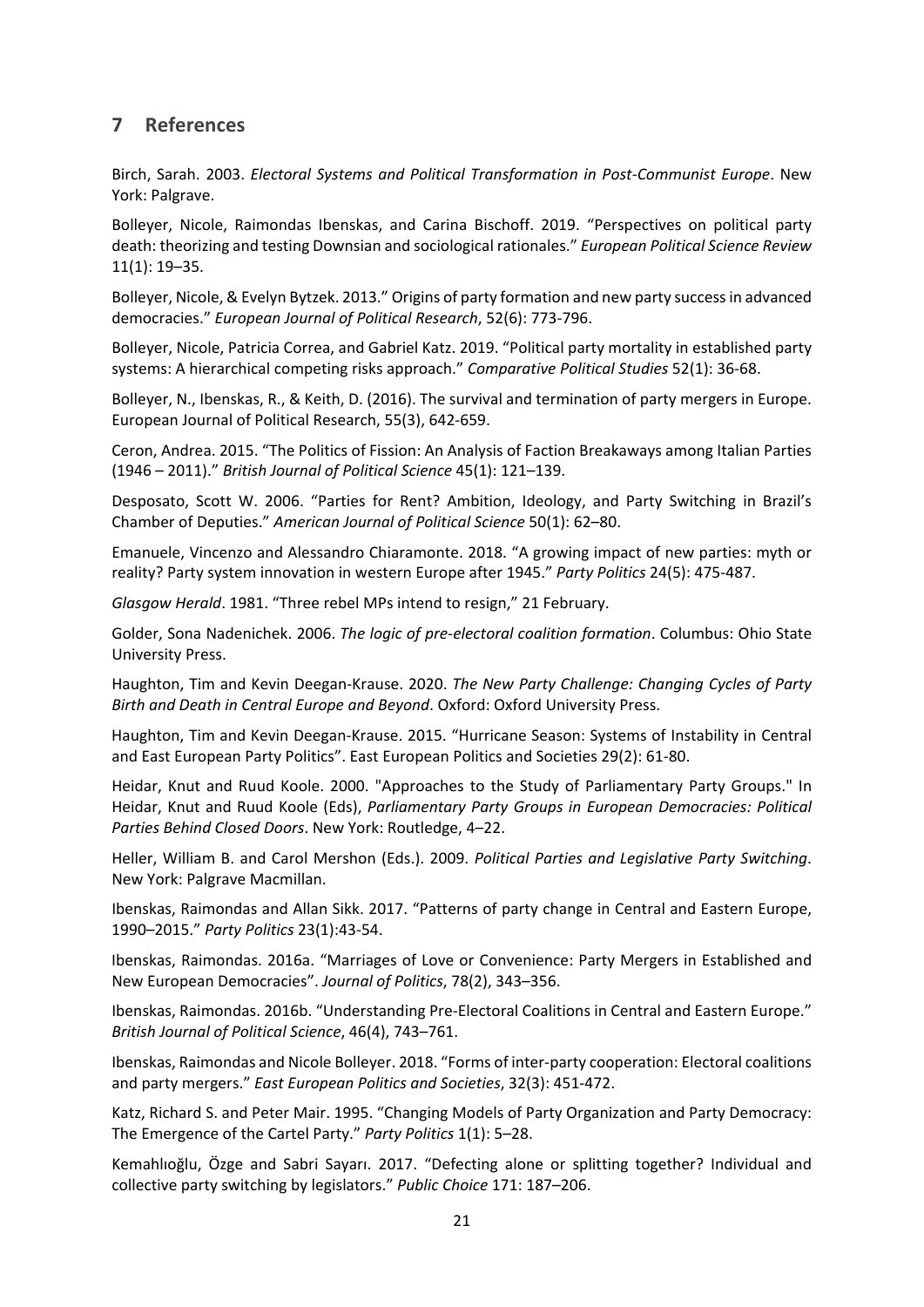Litton, Krystyna. 2015. "Party novelty: Conceptualization and measurement of party change." *Party Politics* 21(5): 712‐715.

Maestri, Gabriele. 2021. "Patologie Nella Genesi Delle Componenti Politiche Interne al Gruppo Misto (e Dei Gruppi): Riflessioni Dopo La Riduzione Dei Parlamentari." *Rivista AIC* 2: 21‐63.

Mainwaring, Scott. 2017. *Party Systems in Latin America: Institutionalization, Decay, and Collapse*. Cambridge: Cambridge University Press.

McElroy, Gail. 2009. "Intra‐Party Politics at the Transnational Level: Party Switching in the European Parliament." In Daniela Giannetti and Kenneth Benoit (Eds.), *Intra‐Party Politics and Coalition Governments* (pp. 205–226). New York: Routledge.

McMenamin, Iain and Anna Gwiazda. 2011. "Three roads to institutionalisation: Vote‐, office‐and policy‐seeking explanations of party switching in Poland." *European Journal of Political Research* 17(1): 838–866.

Mershon, Carol. 2014. "Legislative Party Switching." In Shane Martin, Thomas Saalfeld, & Kaare W. Strøm (Eds.), *The Oxford Handbook of Legislative Studies*.

Mershon, Carol and Olga Shvetsova. 2013. *Party System Change in Legislatures Worldwide: Moving Outside the Electoral Arena*. Cambridge: Cambridge University Press.

Nielsen, Marie Kaldahl, Ann Møgeltoft Andersen, and Helene Helboe Pedersen. 2019. "Balancing Costs of Legislative Party Switching in the Danish Parliament 1953–2015." *Parliamentary Affairs* 72: 42–58.

Richards, P. G. (1982). The SDP in Parliament. Parliamentary Affairs, 35(2), 136‐142.

Sikk, Allan. 2005. "How Unstable? Volatility and the Genuinely New parties in Eastern Europe." *European Journal of Political Research*, 44(3), 391–412.

Sikk, Allan. 2006. *Highways to power: new party success in three young democracies*. Tartu University Press, Tartu.

Sikk, Allan and Köker, Phillip (2017). "Candidate Turnover as a Measure of Party Change." Paper presented at the Annual Meeting of the American Political Science Association, San Francisco, CA: available at https://allansikkdoteu.files.wordpress.com/2017/08/sikk‐-kc3b6ker‐-apsa‐2017‐ final.pdf.

Volpi, Elisa. 2019. "Mass transformation or lone defectors? Legislators' goals and party switching strategies in Western Europe." Paper presented at the Annual Conference of the European Political Science Association, Belfast.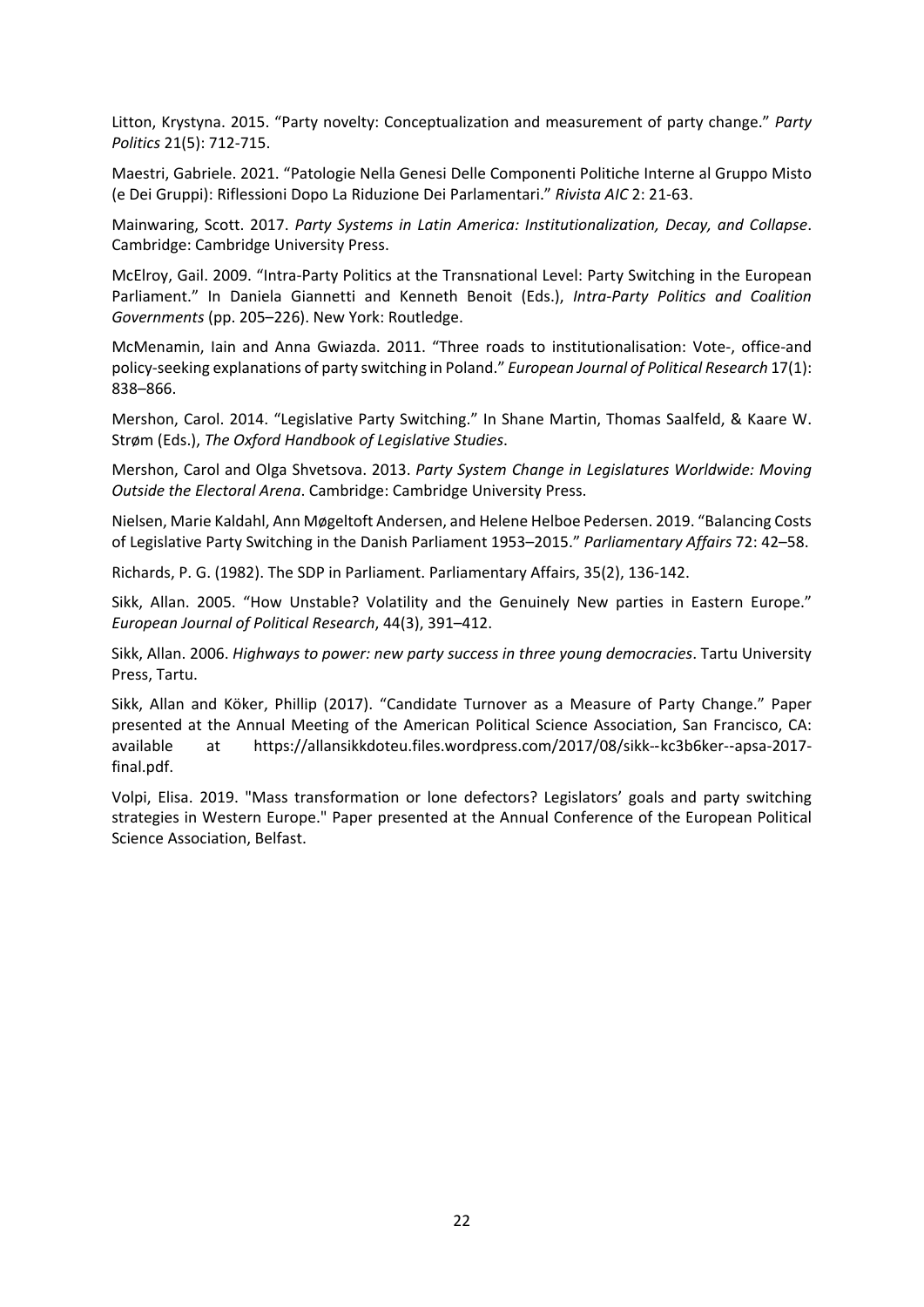| Date       | Name(s)                                                                                                                                                                                                                                                                                                                                                        | Origin       | <b>Destination</b> |  |
|------------|----------------------------------------------------------------------------------------------------------------------------------------------------------------------------------------------------------------------------------------------------------------------------------------------------------------------------------------------------------------|--------------|--------------------|--|
| 2015-11-13 | Sanocki Janusz                                                                                                                                                                                                                                                                                                                                                 | Kukiz15      | independent        |  |
| 2015-11-16 | Klawiter Jan                                                                                                                                                                                                                                                                                                                                                   | PiS          | independent        |  |
| 2015-12-21 | Kobyliński Paweł                                                                                                                                                                                                                                                                                                                                               | Kukiz15      | independent        |  |
| 2015-12-23 | Kobyliński Paweł                                                                                                                                                                                                                                                                                                                                               | independent  | N                  |  |
| 2016-04-15 | Morawiecki Kornel, Zwiercan Małgorzata                                                                                                                                                                                                                                                                                                                         | Kukiz15      | independent        |  |
| 2016-04-23 | Winnicki Robert                                                                                                                                                                                                                                                                                                                                                | Kukiz15      | independent        |  |
|            | Zyska Ireneusz                                                                                                                                                                                                                                                                                                                                                 | Kukiz15      |                    |  |
| 2016-05-18 | Morawiecki Kornel, Zwiercan Małgorzata                                                                                                                                                                                                                                                                                                                         | independent  | WiS                |  |
| 2016-06-13 | Jaros Michał                                                                                                                                                                                                                                                                                                                                                   | PO           | N                  |  |
| 2016-07-20 | Huskowski Stanisław, Kamiński Michał, Protasiewicz Jacek                                                                                                                                                                                                                                                                                                       | PO           | independent        |  |
|            | Huskowski Stanisław, Kamiński Michał, Protasiewicz Jacek                                                                                                                                                                                                                                                                                                       | independent  |                    |  |
| 2016-09-22 | Niesiołowski Stefan                                                                                                                                                                                                                                                                                                                                            | PO           | ED                 |  |
| 2016-11-17 | Sowa Marek                                                                                                                                                                                                                                                                                                                                                     | PO           | N                  |  |
| 2016-12-14 | Huskowski Stanisław, Kamiński Michał, Protasiewicz Jacek, Niesiołowski<br>Stefan                                                                                                                                                                                                                                                                               | ED           | UED                |  |
| 2017-02-23 | Błeńska Magdalena, Siarkowska Anna Maria                                                                                                                                                                                                                                                                                                                       | Kukiz15      | independent        |  |
| 2017-02-24 | Błeńska Magdalena, Siarkowska Anna Maria, Janowska Małgorzata                                                                                                                                                                                                                                                                                                  | independent  | Republikanie       |  |
| 2017-04-12 | Augustynowska Joanna, Furgo Grzegorz, Golbik Marta, Stasiński Michał                                                                                                                                                                                                                                                                                           | N            | PO                 |  |
| 2017-06-08 | Liroy-Marzec Piotr                                                                                                                                                                                                                                                                                                                                             | Kukiz15      | independent        |  |
| 2017-07-19 | Możdżanowska Andżelika                                                                                                                                                                                                                                                                                                                                         | PSL          | independent        |  |
| 2017-09-20 | Błeńska Magdalena                                                                                                                                                                                                                                                                                                                                              | Republikanie | independent        |  |
| 2017-09-20 | Janowska Małgorzata, Siarkowska Anna Maria                                                                                                                                                                                                                                                                                                                     | Republikanie | PiS                |  |
| 2017-10-09 | Gryglas Zbigniew                                                                                                                                                                                                                                                                                                                                               | N            | independent        |  |
| 2017-10-11 | Rzepecki Łukasz                                                                                                                                                                                                                                                                                                                                                | PiS          | independent        |  |
| 2017-10-13 | Rzepecki Łukasz                                                                                                                                                                                                                                                                                                                                                | independent  | Kukiz15            |  |
| 2017-10-30 | Chruszcz Sylwester                                                                                                                                                                                                                                                                                                                                             | Kukiz15      | WiS                |  |
| 2017-11-09 | Andruszkiewicz Adam                                                                                                                                                                                                                                                                                                                                            | Kukiz15      | WiS                |  |
| 2017-12-07 | Porwich Jarosław                                                                                                                                                                                                                                                                                                                                               | Kukiz15      | WiS                |  |
| 2017-12-11 | Gryglas Zbigniew                                                                                                                                                                                                                                                                                                                                               | independent  | PiS                |  |
| 2017-12-12 | Możdżanowska Andżelika                                                                                                                                                                                                                                                                                                                                         | independent  | PiS                |  |
| 2018-01-11 | Cyrański Adam                                                                                                                                                                                                                                                                                                                                                  | N            | independent        |  |
| 2018-01-20 | Kamiński Michał                                                                                                                                                                                                                                                                                                                                                | UED          | <b>PSL</b>         |  |
| 2018-02-02 | Baszko Mieczysław Kazimierz                                                                                                                                                                                                                                                                                                                                    | PSL          | PiS                |  |
| 2018-02-08 | Bejda Paweł, Jarubas Krystian, Kamiński Michał, Kasprzak Mieczysław,<br>Kłopotek Eugeniusz, Kosiniak-Kamysz Władysław, Kotowski Kazimierz,<br>Łopata Jan, Maliszewski Mirosław, Pasławska Urszula, Paszyk Krzysztof,<br>Sawicki Marek, Sosnowski Zbigniew, Tokarska Genowefa, Zgorzelski Piotr<br>Huskowski Stanisław, Niesiołowski Stefan, Protasiewicz Jacek | PSL<br>UED   | <b>PSL-UED</b>     |  |
| 2018-02-10 | Wilk Jacek                                                                                                                                                                                                                                                                                                                                                     | Kukiz15      | independent        |  |
| 2018-03-07 | Babiarz Piotr Łukasz                                                                                                                                                                                                                                                                                                                                           | PiS          | independent        |  |
| 2018-05-09 | Mihułka Joanna, Scheuring-Wielgus Joanna                                                                                                                                                                                                                                                                                                                       | N            | independent        |  |
| 2018-05-11 | Petru Ryszard                                                                                                                                                                                                                                                                                                                                                  | N            | independent        |  |

# **Appendix 1. Full list of switches (8th Polish Sejm, 2015‐2019)**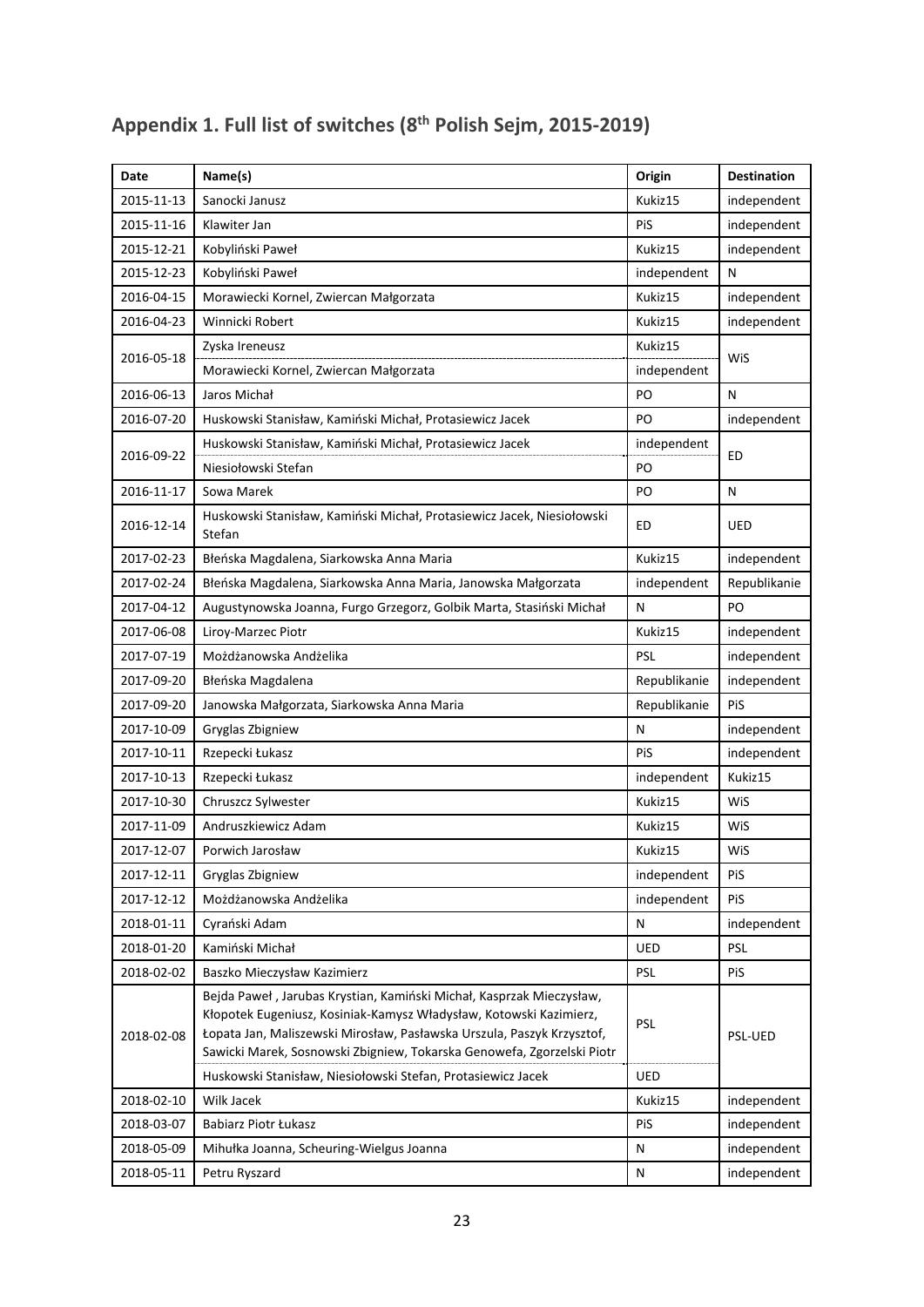| Date       | Name(s)                                                                                                                                                                                                                                                                                                                                                                                                                                                                                                                                                                                                                                                                                                                                                                                                                                                                                                                                                                                                                                                                                                                                                                                                                                                                                                                                                                                                                                                                                                                                                                                                                                                                                                                                                                                                                                                                                                                                                                                                                                                                                                                                                                                                                                                                                                                                                                                                                                                                                                                                                                                                                                                                                                                                                                                                                                                   | Origin      | <b>Destination</b> |
|------------|-----------------------------------------------------------------------------------------------------------------------------------------------------------------------------------------------------------------------------------------------------------------------------------------------------------------------------------------------------------------------------------------------------------------------------------------------------------------------------------------------------------------------------------------------------------------------------------------------------------------------------------------------------------------------------------------------------------------------------------------------------------------------------------------------------------------------------------------------------------------------------------------------------------------------------------------------------------------------------------------------------------------------------------------------------------------------------------------------------------------------------------------------------------------------------------------------------------------------------------------------------------------------------------------------------------------------------------------------------------------------------------------------------------------------------------------------------------------------------------------------------------------------------------------------------------------------------------------------------------------------------------------------------------------------------------------------------------------------------------------------------------------------------------------------------------------------------------------------------------------------------------------------------------------------------------------------------------------------------------------------------------------------------------------------------------------------------------------------------------------------------------------------------------------------------------------------------------------------------------------------------------------------------------------------------------------------------------------------------------------------------------------------------------------------------------------------------------------------------------------------------------------------------------------------------------------------------------------------------------------------------------------------------------------------------------------------------------------------------------------------------------------------------------------------------------------------------------------------------------|-------------|--------------------|
| 2018-06-04 | Pięta Stanisław                                                                                                                                                                                                                                                                                                                                                                                                                                                                                                                                                                                                                                                                                                                                                                                                                                                                                                                                                                                                                                                                                                                                                                                                                                                                                                                                                                                                                                                                                                                                                                                                                                                                                                                                                                                                                                                                                                                                                                                                                                                                                                                                                                                                                                                                                                                                                                                                                                                                                                                                                                                                                                                                                                                                                                                                                                           | <b>PiS</b>  | independent        |
| 2018-06-15 | Mihułka Joanna, Petru Ryszard, Scheuring-Wielgus Joanna                                                                                                                                                                                                                                                                                                                                                                                                                                                                                                                                                                                                                                                                                                                                                                                                                                                                                                                                                                                                                                                                                                                                                                                                                                                                                                                                                                                                                                                                                                                                                                                                                                                                                                                                                                                                                                                                                                                                                                                                                                                                                                                                                                                                                                                                                                                                                                                                                                                                                                                                                                                                                                                                                                                                                                                                   | independent | L-S                |
| 2018-10-26 | Kulesza Jakub                                                                                                                                                                                                                                                                                                                                                                                                                                                                                                                                                                                                                                                                                                                                                                                                                                                                                                                                                                                                                                                                                                                                                                                                                                                                                                                                                                                                                                                                                                                                                                                                                                                                                                                                                                                                                                                                                                                                                                                                                                                                                                                                                                                                                                                                                                                                                                                                                                                                                                                                                                                                                                                                                                                                                                                                                                             | Kukiz15     | independent        |
| 2018-11-02 | Jakubiak Marek                                                                                                                                                                                                                                                                                                                                                                                                                                                                                                                                                                                                                                                                                                                                                                                                                                                                                                                                                                                                                                                                                                                                                                                                                                                                                                                                                                                                                                                                                                                                                                                                                                                                                                                                                                                                                                                                                                                                                                                                                                                                                                                                                                                                                                                                                                                                                                                                                                                                                                                                                                                                                                                                                                                                                                                                                                            | Kukiz15     | independent        |
| 2018-11-20 | Mihułka Joanna, Petru Ryszard, Scheuring-Wielgus Joanna                                                                                                                                                                                                                                                                                                                                                                                                                                                                                                                                                                                                                                                                                                                                                                                                                                                                                                                                                                                                                                                                                                                                                                                                                                                                                                                                                                                                                                                                                                                                                                                                                                                                                                                                                                                                                                                                                                                                                                                                                                                                                                                                                                                                                                                                                                                                                                                                                                                                                                                                                                                                                                                                                                                                                                                                   | $L-S$       | TERAZ!             |
| 2018-11-22 | Kulesza Jakub, Liroy-Marzec Piotr, Wilk Jacek                                                                                                                                                                                                                                                                                                                                                                                                                                                                                                                                                                                                                                                                                                                                                                                                                                                                                                                                                                                                                                                                                                                                                                                                                                                                                                                                                                                                                                                                                                                                                                                                                                                                                                                                                                                                                                                                                                                                                                                                                                                                                                                                                                                                                                                                                                                                                                                                                                                                                                                                                                                                                                                                                                                                                                                                             | independent | $W-S$              |
| 2018-12-05 | Ajchler Zbigniew, Arłukowicz Bartosz, Arndt Paweł, Augustyn Urszula,<br>Augustynowska Joanna, Aziewicz Tadeusz, Bańkowski Paweł, Białkowska<br>Anna, Biernacki Marek, Borowczak Jerzy, Brejza Krzysztof, Budka Borys,<br>Bukiewicz Bożenna, Chmiel Małgorzata, Chybicka Alicja, Cichoń Janusz,<br>Cieśliński Piotr, Cimoszewicz Tomasz, Czernow Zofia, Czerwiński Andrzej,<br>Drozd Ewa, Dunin Artur, Dzikowski Waldy, Fabisiak Joanna, Frydrych<br>Joanna, Furgo Grzegorz, Gądek Lidia, Gadowski Krzysztof, Gajewska<br>Kinga, Gapińska Elżbieta, Gawlik Zdzisław, Gawłowski Stanisław, Gelert<br>Elżbieta, Gierada Artur, Głogowski Tomasz, Golbik Marta, Grabarczyk<br>Cezary, Grabiec Jan, Grupiński Rafał, Halicki Andrzej, Hanajczyk<br>Agnieszka, Henczyca Bożena, Hibner Jolanta, Hok Marek, Janyska Maria<br>Małgorzata, Kamińska Bożena, Karpiński Włodzimierz, Kidawa-Błońska<br>Małgorzata, Kierwiński Marcin, Kluzik-Rostkowska Joanna, Kochan<br>Magdalena, Kołacz-Leszczyńska Agnieszka, Kołodziej Ewa, Konwiński<br>Zbigniew, Kopacz Ewa, Korol Adam, Korzeniowski Leszek, Kosecki Roman<br>Jacek, Kostuś Tomasz, Krawczyk Iwona, Król Wojciech, Kropiwnicki<br>Robert, Krząkała Marek, Krzywonos-Strycharska Henryka, Kucharski<br>Tomasz, Lamczyk Stanisław, Lassota Józef, Lenartowicz Gabriela, Lenz<br>Tomasz, Leszczyna Izabela, Lipiec Grzegorz, Małecka-Libera Beata,<br>Marchewka Arkadiusz, Marczułajtis-Walczak Jagna, Marek Magdalena<br>Ewa, Mężydło Antoni, Miller Rajmund, Młyńczak Aldona, Mroczek<br>Czesław, Mrzygłocka Izabela Katarzyna, Mucha Joanna, Munyama Killion,<br>Myrcha Arkadiusz, Nemś Anna, Neumann Sławomir, Niedziela Dorota,<br>Niemczyk Małgorzata, Nitras Sławomir, Nowak Tomasz Piotr, Nykiel<br>Mirosława, Nykiel Włodzimierz, Obrycki Norbert, Okła-Drewnowicz<br>Marzena, Olszewski Paweł, Osos Katarzyna, Papke Paweł, Pawłowicz<br>Zbigniew, Pępek Małgorzata, Piechota Sławomir Jan, Pietraszewska<br>Danuta, Piotrowska Teresa, Plocke Kazimierz, Pomaska Agnieszka, Protas<br>Jacek, Radziszewska Elżbieta, Raniewicz Grzegorz, Raś Ireneusz,<br>Rozpondek Halina, Ruszczyk Leszek, Rutkowska Dorota, Rutnicki Jakub,<br>Rząsa Marek, Schetyna Grzegorz, Sibińska Krystyna, Siemoniak Tomasz,<br>Skowrońska Krystyna, Śledzińska-Katarasińska Iwona, Stasiński Michał,<br>Suski Paweł, Święcicki Marcin, Szczerba Michał, Szumilas Krystyna,<br>Szydłowska Bożena, Szymański Tomasz, Tomczak Jacek, Tomczyk Cezary,<br>Tyszkiewicz Robert, Urbaniak Jarosław, Wasilewska Anna, Wielichowska<br>Monika, Wilczyński Ryszard, Witczak Mariusz, Wójcik Marek, Zembala<br>Marian, Ziemniak Wojciech, Ziółkowski Szymon, Żmijan Stanisław,<br>Truskolaski Krzysztof<br>Gasiuk-Pihowicz Kamila, Jaros Michał, Kobyliński Paweł, Misiło Piotr,<br>Sowa Marek, Stępień Elżbieta, Wróblewska Kornelia | PO<br>N     | PO-KO              |
| 2018-12-06 | Zyska Ireneusz                                                                                                                                                                                                                                                                                                                                                                                                                                                                                                                                                                                                                                                                                                                                                                                                                                                                                                                                                                                                                                                                                                                                                                                                                                                                                                                                                                                                                                                                                                                                                                                                                                                                                                                                                                                                                                                                                                                                                                                                                                                                                                                                                                                                                                                                                                                                                                                                                                                                                                                                                                                                                                                                                                                                                                                                                                            | WiS         | PiS                |
| 2018-12-13 | Protasiewicz Jacek                                                                                                                                                                                                                                                                                                                                                                                                                                                                                                                                                                                                                                                                                                                                                                                                                                                                                                                                                                                                                                                                                                                                                                                                                                                                                                                                                                                                                                                                                                                                                                                                                                                                                                                                                                                                                                                                                                                                                                                                                                                                                                                                                                                                                                                                                                                                                                                                                                                                                                                                                                                                                                                                                                                                                                                                                                        | PSL-UED     | N                  |
| 2019-03-22 | Jakubiak Marek, Winnicki Robert                                                                                                                                                                                                                                                                                                                                                                                                                                                                                                                                                                                                                                                                                                                                                                                                                                                                                                                                                                                                                                                                                                                                                                                                                                                                                                                                                                                                                                                                                                                                                                                                                                                                                                                                                                                                                                                                                                                                                                                                                                                                                                                                                                                                                                                                                                                                                                                                                                                                                                                                                                                                                                                                                                                                                                                                                           | Independent | Konfederacja       |
|            | Kulesza Jakub, Liroy-Marzec Piotr, Wilk Jacek                                                                                                                                                                                                                                                                                                                                                                                                                                                                                                                                                                                                                                                                                                                                                                                                                                                                                                                                                                                                                                                                                                                                                                                                                                                                                                                                                                                                                                                                                                                                                                                                                                                                                                                                                                                                                                                                                                                                                                                                                                                                                                                                                                                                                                                                                                                                                                                                                                                                                                                                                                                                                                                                                                                                                                                                             | W-S         |                    |
| 2019-04-03 | Chruszcz Sylwester                                                                                                                                                                                                                                                                                                                                                                                                                                                                                                                                                                                                                                                                                                                                                                                                                                                                                                                                                                                                                                                                                                                                                                                                                                                                                                                                                                                                                                                                                                                                                                                                                                                                                                                                                                                                                                                                                                                                                                                                                                                                                                                                                                                                                                                                                                                                                                                                                                                                                                                                                                                                                                                                                                                                                                                                                                        | WiS         | PiS                |
| 2019-05-16 | Majka Robert                                                                                                                                                                                                                                                                                                                                                                                                                                                                                                                                                                                                                                                                                                                                                                                                                                                                                                                                                                                                                                                                                                                                                                                                                                                                                                                                                                                                                                                                                                                                                                                                                                                                                                                                                                                                                                                                                                                                                                                                                                                                                                                                                                                                                                                                                                                                                                                                                                                                                                                                                                                                                                                                                                                                                                                                                                              | independent | Konfederacja       |